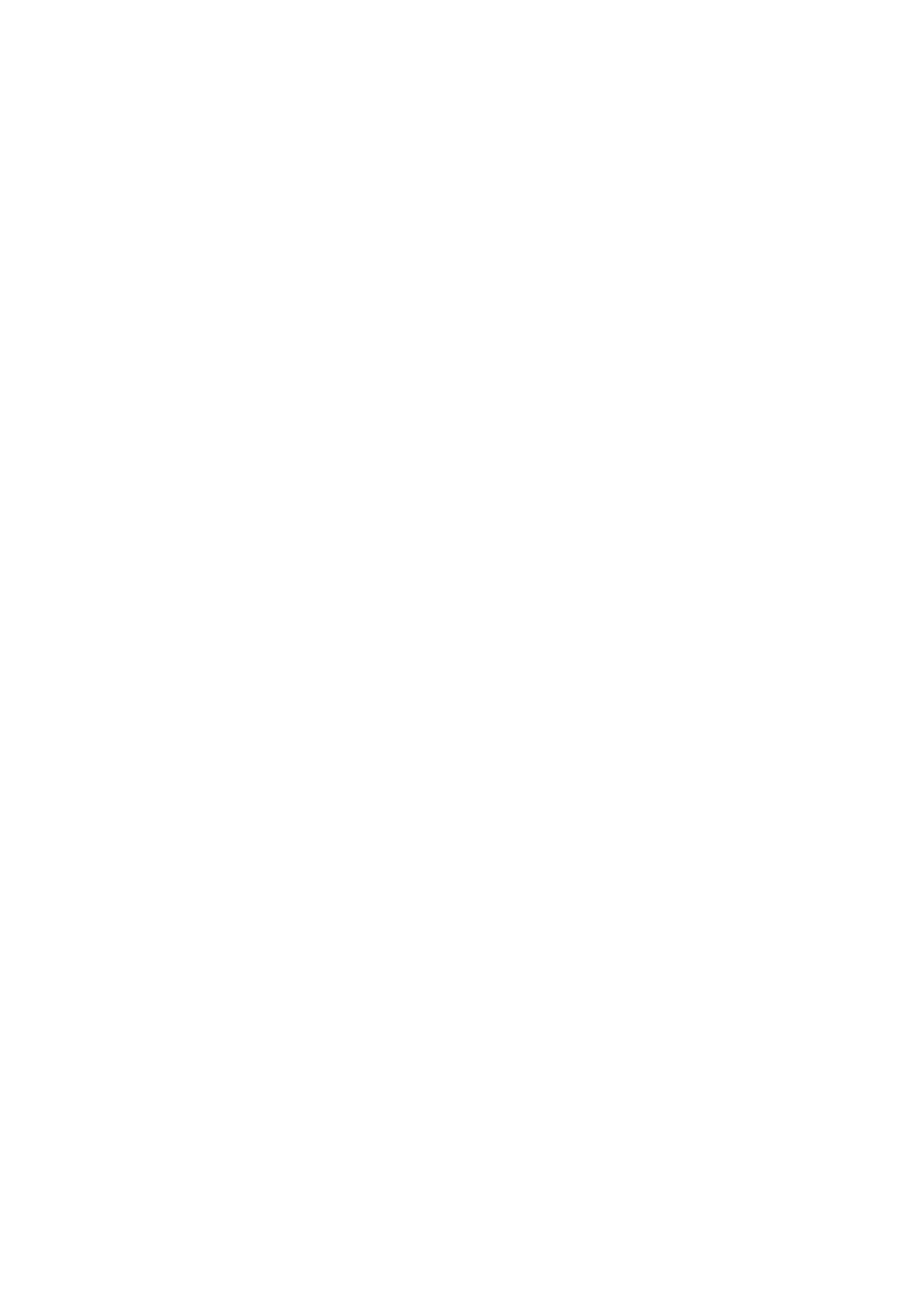## Contents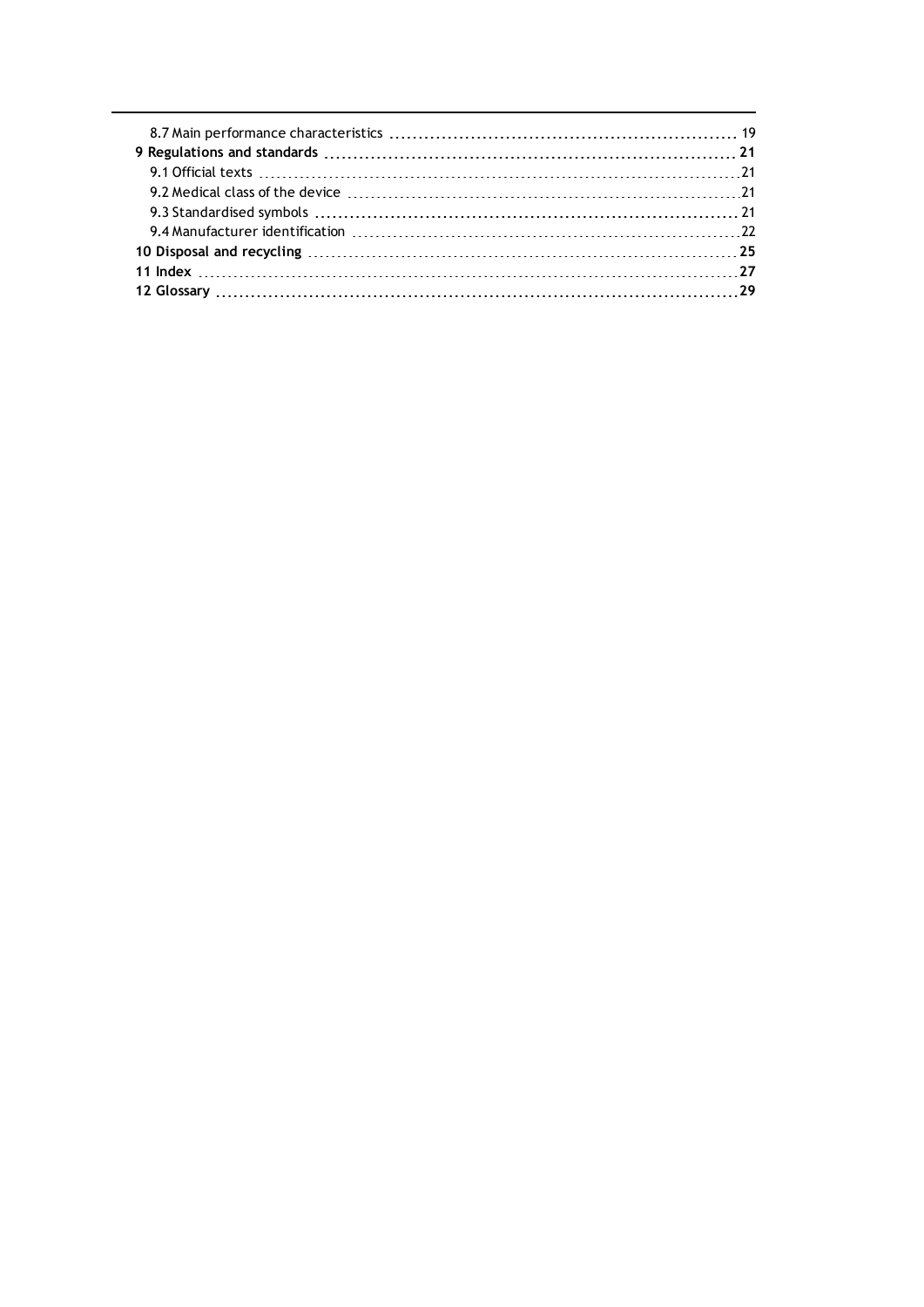## <span id="page-4-0"></span>Foreword

The SATELEC<sup>®</sup> medical device that you are about use is designed for professional use only. It is therefore a key tool with which you will provide treatment within the context of your work.

These medical devices are designed to be used exclusively within a hospital or private clinic operating theatre. Patients will be under general anaesthesia unless the procedure only requires local anaesthesia.

To ensure optimum safety for yourself and your patients, comfort in your daily practice and to benefit fully from your medical device's technology, please read the documentation provided carefully.

If you have received this medical device by mistake, please contact the supplier to arrange for it to be collected.

Please refer to the instructions for the entire range of SATELEC<sup>®</sup>  $M+$  ultrasonic medical generators for information about the following:

- documentation format;
- documentation archiving period;
- warnings concerning user and patient populations;
- treatment area;
- medical device usage interactions, contraindications and prohibitions;
- electromagnetic compatibility;
- $\bullet$  disposal and recycling of the medical device;
- manufacturer responsibility.

Please refer to the various cleaning, disinfection and sterilisation protocols for information about the following:

- preparation of parts for sterilisation;
- detailed manual and automatic protocols;
- information concerning conditioning for sterilisation;
- recommendations for the inspection of parts.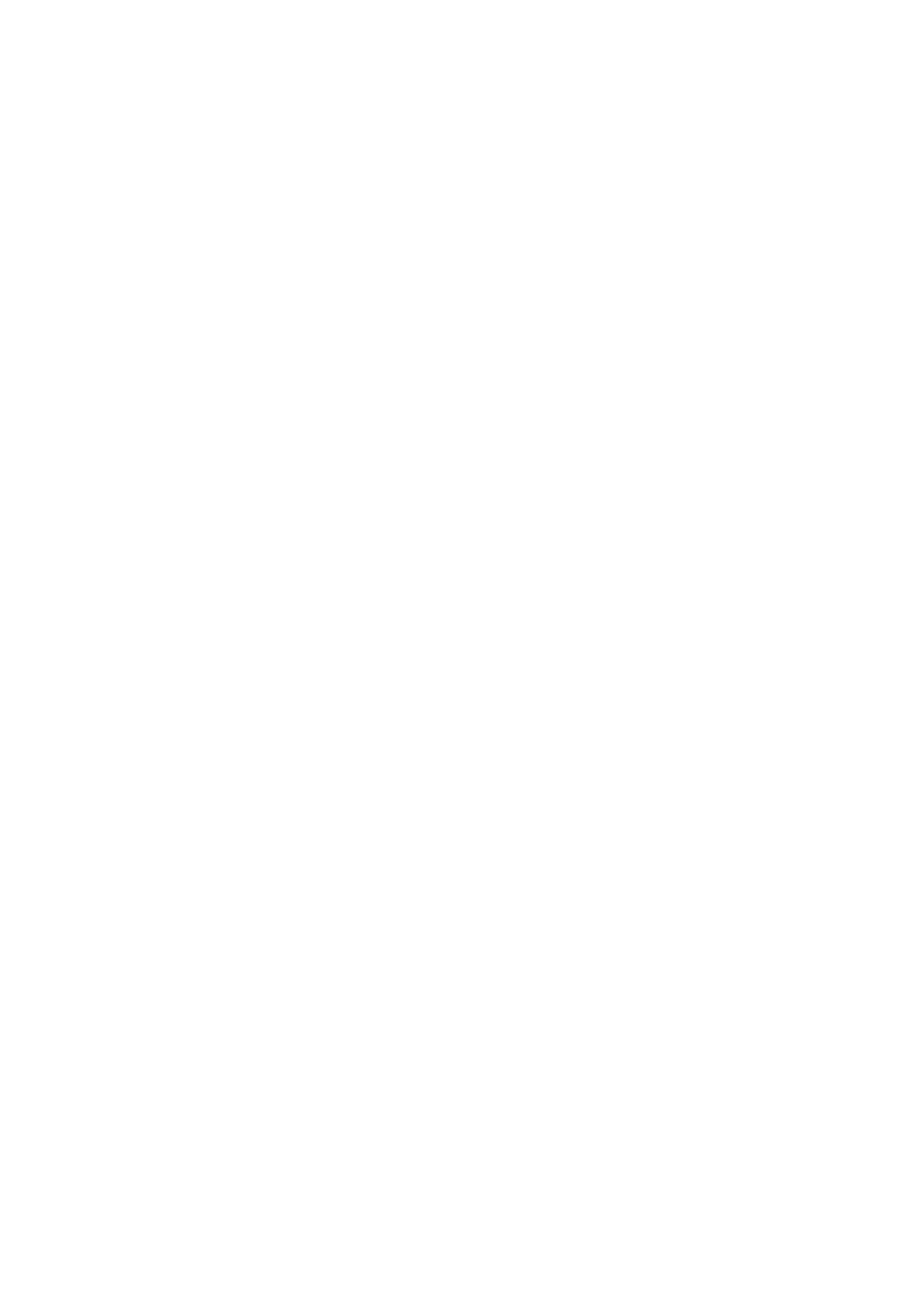## <span id="page-6-0"></span>1 Documentation

This document contains the following information:

- $\bullet$  indications for use
- medical device description
- $\bullet$  installation of the medical device
- medical device use
- preparation prior to cleaning and disinfecting the medical device
- monitoring and general maintenance of the medical device
- <span id="page-6-1"></span>• maintenance to be performed by the user.

### 1.1 Associated documentation

This document must be used in association with the following documents:

<span id="page-6-6"></span><span id="page-6-4"></span><span id="page-6-3"></span>

| Document title                                                                                   | <b>References</b> |
|--------------------------------------------------------------------------------------------------|-------------------|
| Method for consulting electronic user instructions                                               | J00000            |
| Cleaning, disinfection and sterilisation protocols for SATELEC <sup>®</sup> tips                 | J02001            |
| Cleaning, disinfection and sterilisation protocols for the Piezotome $^{\circledR}$ M+ handpiece | J12801            |
| Piezotome <sup>®</sup> M+ handpiece user manual                                                  | J57521            |
| Pack M+ Quick Start                                                                              | J57870            |
| Pack M+ Quick Clean                                                                              | J57871            |
| User manual for sterile M+ bone surgery tips                                                     | J87601            |
| User manual for non sterile M+ bone surgery tips                                                 | J87611            |
| M+ bone surgery tips Quick Reference                                                             | J87621            |
| User manual for the sterile CMF kit                                                              | J57831            |
| User manual for the non-sterile CMF kit                                                          | J57881            |

### <span id="page-6-7"></span><span id="page-6-5"></span><span id="page-6-2"></span>1.2 Electronic documentation

The user instructions for your device are provided in electronic format and not in printed format. However, you can request a free printed copy of the user instructions within 7 days via our website, by telephone or in writing.

The electronic user instructions are available in PDF format (Portable Document Format) and you will need to have a PDF file read software installed to read the instructions.

The device user instructions can be consulted at the following address: www.satelec.com/documents

Electronic user informations

It is important for you to have read and understood the content of the user instructions relating to the use of your device and its accessories prior to use.

We recommend that you visit the website regularly to consult and/or to download the latest version of your device's user instructions.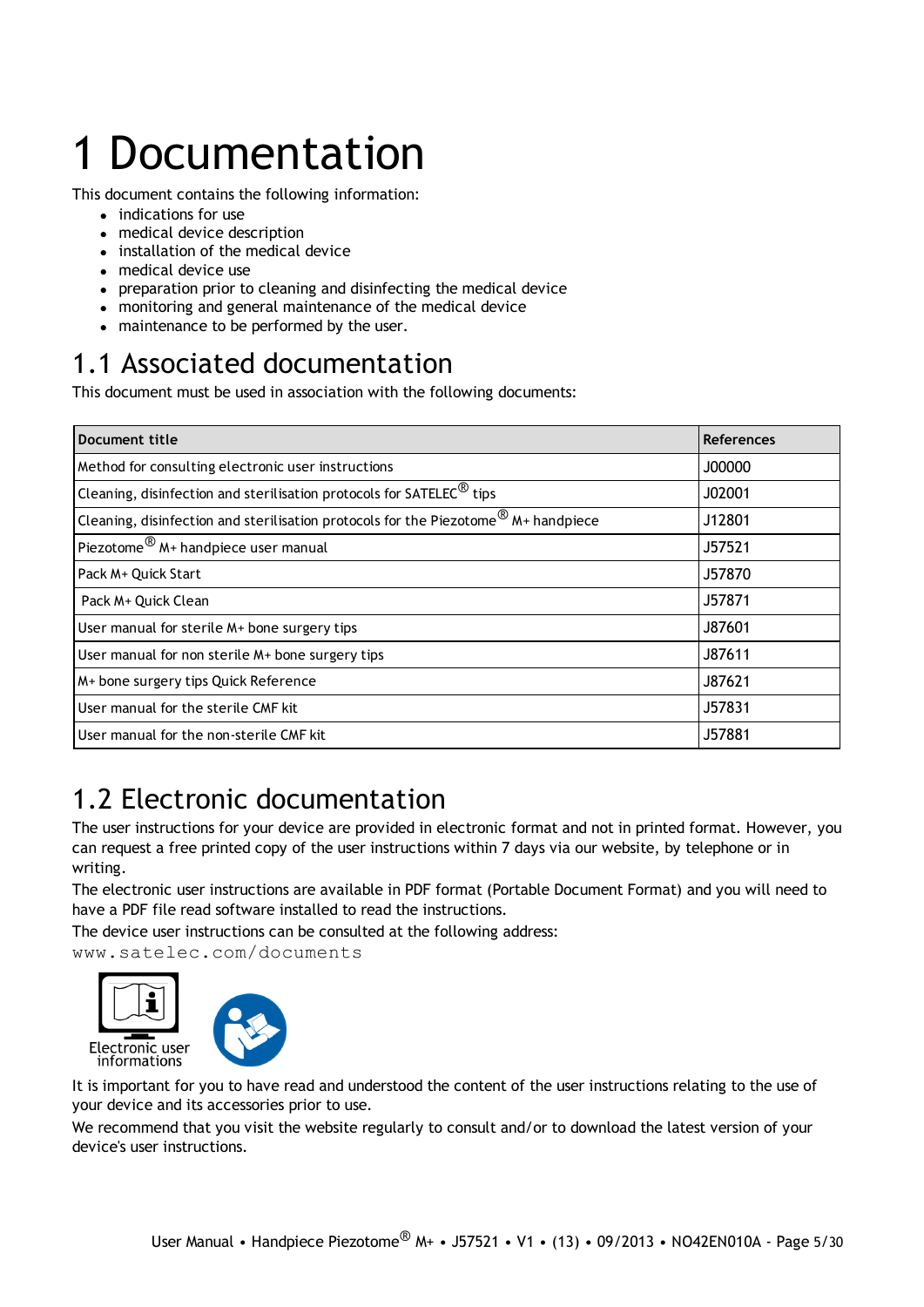User Manual • Handpiece Piezotome® M+ • J57521 • V1 • (13) • 09/2013 • NO42EN010A - Page <sup>6</sup>/<sup>30</sup>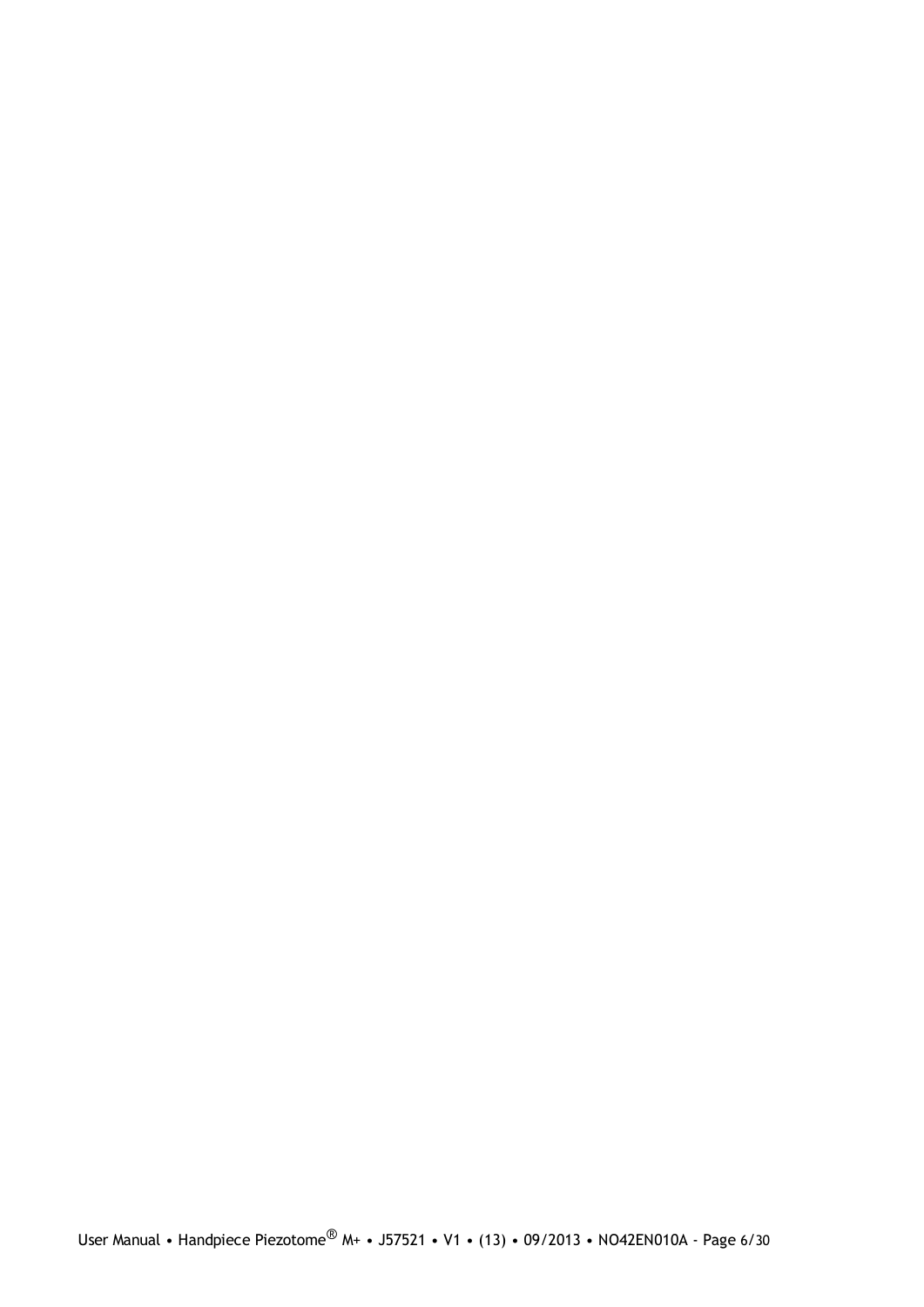# <span id="page-8-0"></span>2 Required information

## <span id="page-8-1"></span>2.1 Indication for use

<span id="page-8-8"></span>The Piezotome $^{\circledR}$  M+ surgical piezoelectric handpiece can be used for osteotomy, osteoplasty, decortication, drilling, shaping and smoothing of teeth and bone in various surgical procedures, including but not limited to general, orthopaedic, otolaryngological, maxillofacial, oral, hand and foot, neurosurgery, spinal and plastic/reconstructive surgery.

The Piezotome<sup>®</sup> M+ handpiece-cord assembly is a medical device accessory specifically designed for use in combination with SATELEC $^{\circledR}$  bone surgery devices in order to enable the device to be used. This use must comply with the indications specified in the manufacturer instructions.

<span id="page-8-2"></span>The device can be used on patients of all ages, including paediatric patients.

## 2.2 Operating principle

The Piezotome<sup>®</sup> M+ handpiece is fitted with an ultrasound piezoelectric transducer. The handpiece has a light function that can illuminate the treatment area. The light function is provided by an LED ring, resulting in a service life that is much greater than standard technologies such as light bulbs or optical fibre.

## <span id="page-8-3"></span>2.3 Date of first inclusion of EC marking

<span id="page-8-4"></span>2013

### 2.4 Latest document update

<span id="page-8-5"></span>09/2013

### 2.5 Repairing or modifying the medical device

Contact the supplier of your device. Using the services of an unapproved repairer could render your device dangerous for you and your patients.

Do not repair or modify the device without seeking the prior permission of SATELEC $^{\circledR}$ .

If the device is modified or repaired, specific checks and tests must be carried out to ensure that the medical device is still safe to use.

In the event of doubt, contact an approved dealer or the SATELEC $^{\circledR}$  customer service team:

www.acteongroup.com

satelec@acteongroup.com

<span id="page-8-7"></span><code>SATELEC $^{\circledR}$ </code> at the request of technical personnel working for the network of dealers approved by SATELEC<sup>®</sup>, provide all information required to repair the faulty parts on which they may perform repairs.

### <span id="page-8-6"></span>2.6 Accessory usage conditions

Accessories, handpieces must be cleaned, disinfected and sterilised prior to use.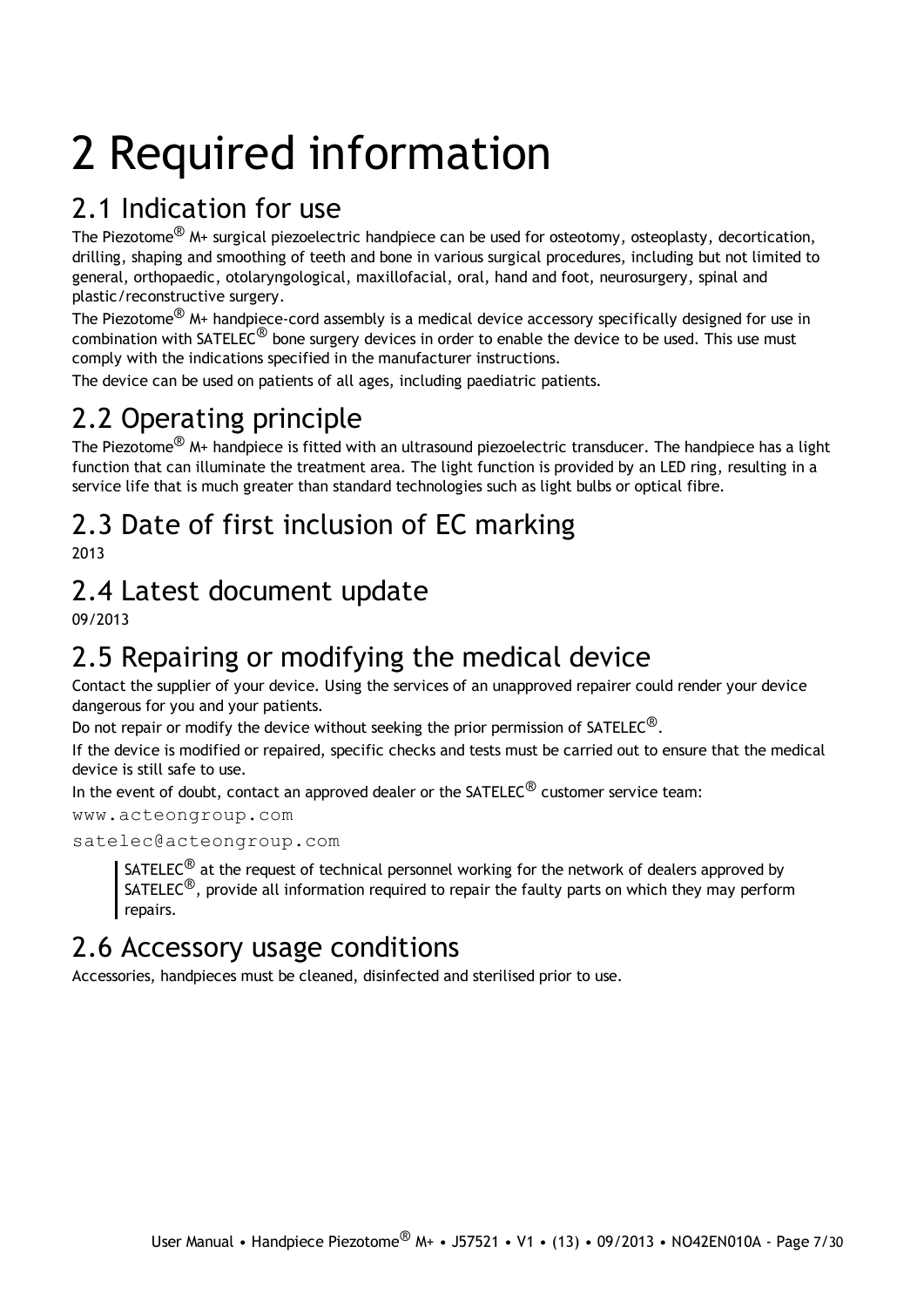User Manual • Handpiece Piezotome® M+ • J57521 • V1 • (13) • 09/2013 • NO42EN010A - Page <sup>8</sup>/<sup>30</sup>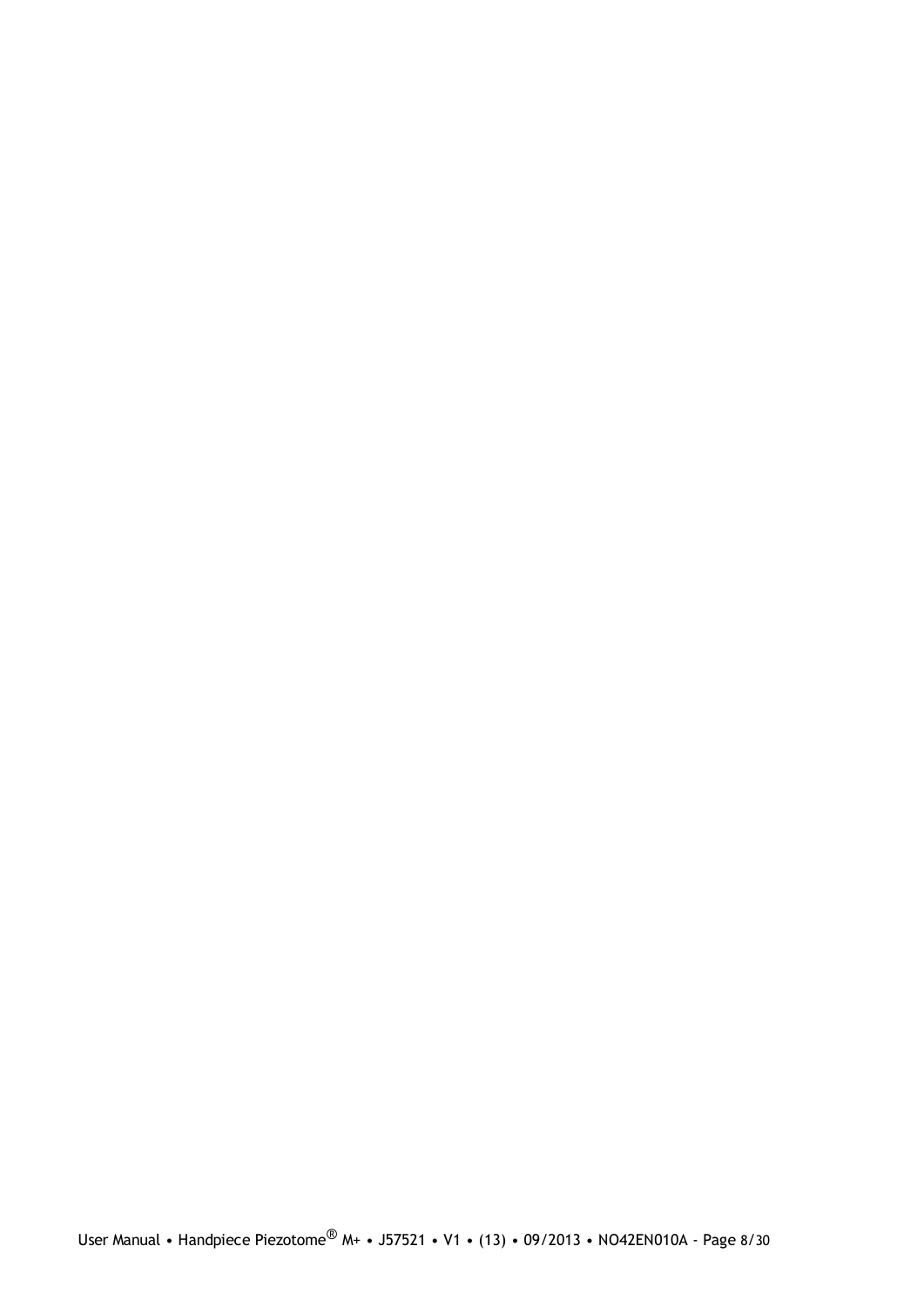# <span id="page-10-0"></span>3 Removal from packaging, installation, connections

### <span id="page-10-1"></span>3.1 Removing the medical device from its packaging

When you receive your medical device, check for any damage that may have occurred during transportation. If you have received this medical device by mistake, please contact the supplier to arrange for it to be collected.

### <span id="page-10-2"></span>3.2 Installing the medical device

Place the control unit in the position that is suitable for your activity. Check that the cords do not hinder the movement or free circulation of anyone. The medical device must be placed on a secure and flat surface or a surface with a maximum slope of 5 degrees.

<span id="page-10-4"></span>Fix your medical device using the attachments provided to ensure that the device cannot be removed without the use of a tool.

Adjust the position of your medical device to correspond to your angle of vision and the characteristics of your workstation, e.g. lighting or distance between the user and the medical device.

<span id="page-10-3"></span>Ensure that your medical device is readily accessible.

Do not install your medical device near or on another device.

### 3.3 Installing cords

Check that the cords do not hinder the movement or free circulation of anyone. Make sure that it is not possible to wheel over or walk on the different cords. Cords attached to their I-Surge LED micromotor must be readily accessible. Make sure that the cord is slack during use.

Never rotate the handpiece connector on its cord as this can damage your medical device.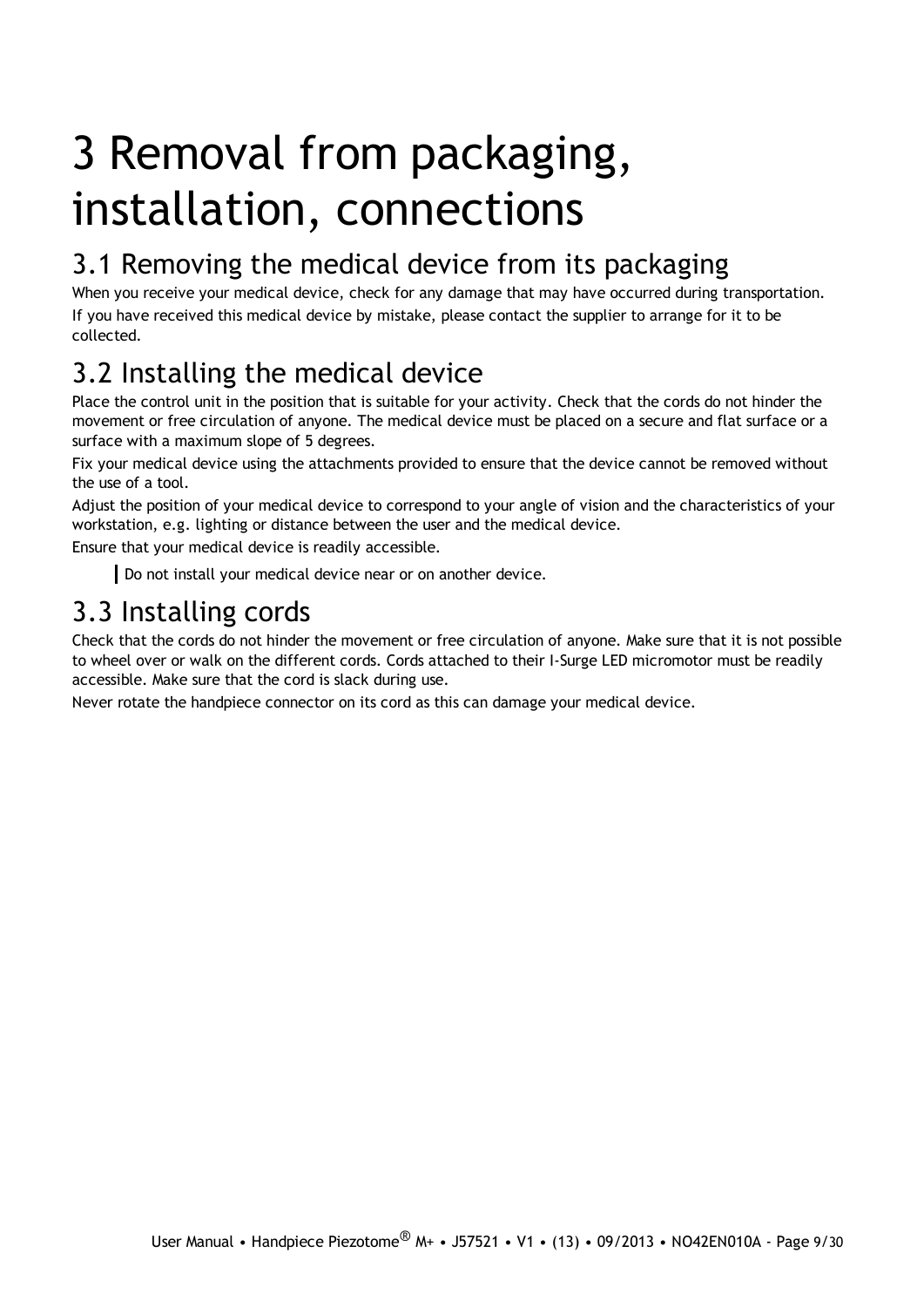User Manual • Handpiece Piezotome® M+ • J57521 • V1 • (13) • 09/2013 • NO42EN010A - Page <sup>10</sup>/<sup>30</sup>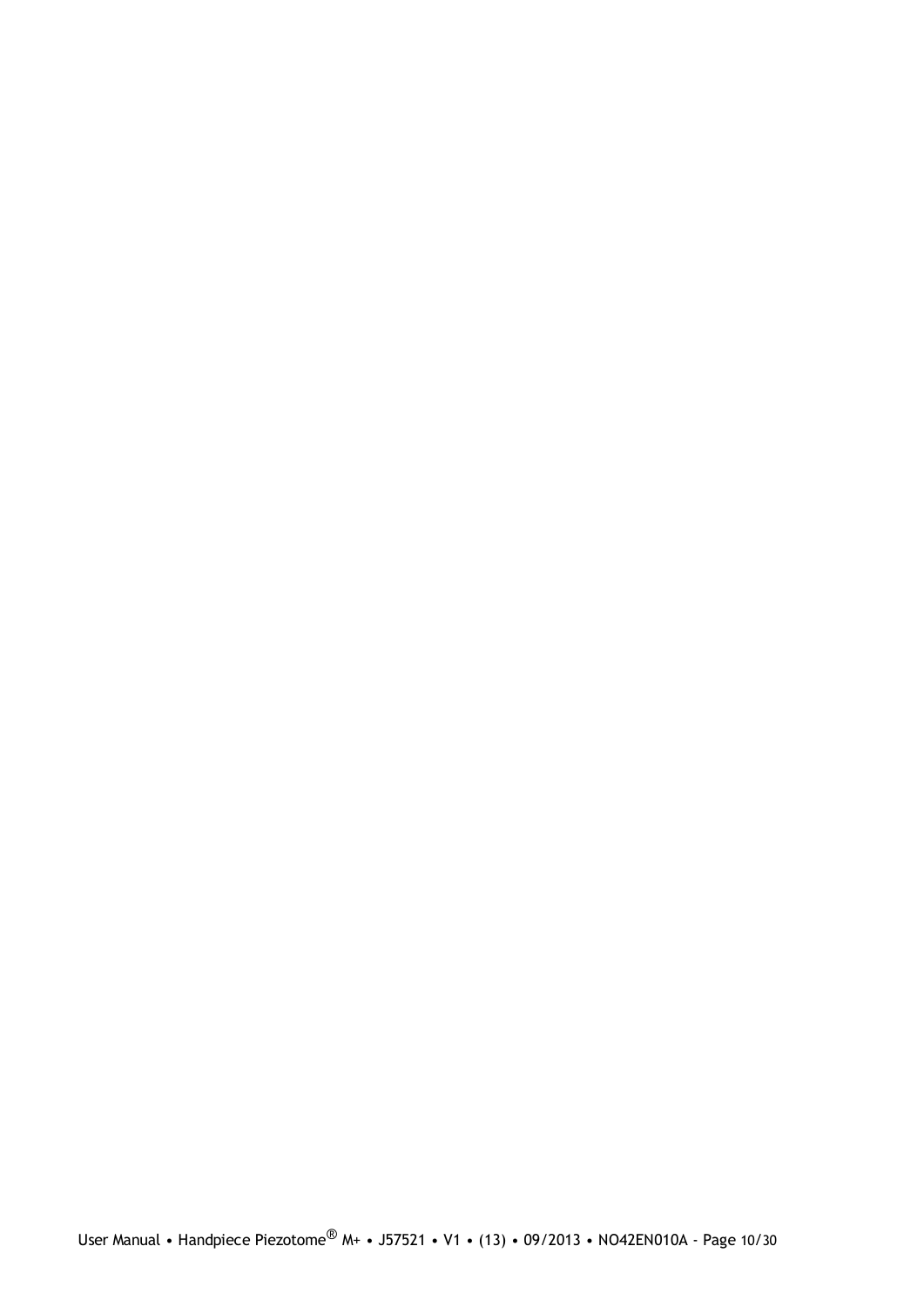# <span id="page-12-1"></span><span id="page-12-0"></span>4 Medical device description

### 4.1 I-Surge LED micromotor

<span id="page-12-2"></span>Only SATELEC<sup>®</sup> handpieces can be connected to the medical device. For further information, refer to the documentation listed in chapter chapter *Associated [documentation](#page-6-1)* page *5*.

## 4.2 Installing a tip

The Piezotome<sup>®</sup> M+ handpiece is a high-technology instrument that must be used with care.

- Rotate the M+ tip to screw it onto the handpiece along the horizontal axis of the handpiece part.
- When screwed in, tighten the tip with the wrench.
- Tighten with a gentle clockwise rotation of the wrench, but never tightening excessively.

A tip vibrates correctly when it is perfectly tightened without being forced beyond its stop point. The tip must be removed after each use to prevent self-locking and allow the tip and handpiece to be cleaned and sterilised.

### <span id="page-12-3"></span>4.3 Connecting the Piezotome® M+ handpiece

The Piezotome® M+ handpiece and cord are connected on the front face of the ultrasound generator, on the ultrasound connector or connectors carrying the ultrasound logo

<span id="page-12-4"></span>Align the mark on the cord connector with the mark on the plug. Insert the connector until you hear a click.

### 4.4 Connecting and disconnecting M+ accessories during use

Do not connect/disconnect the cords when the medical device is switched ON and the footswitch is pressed.

Do not tighten or loosen the tips when the handpiece is activated.

### <span id="page-12-5"></span>4.5 Handpiece support

<span id="page-12-6"></span>The handpiece can be placed on the support before and after use. The handpiece nozzle is placed in the lowest notch so as to allow any remaining fluid to drain away.

### 4.6 Cords

The Piezotome<sup>®</sup> M+ cord is only compatible with the Piezotome<sup>®</sup> M+ handpiece. It ensures circulation and is used to connect the medical device to the Piezotome® M+ handpiece.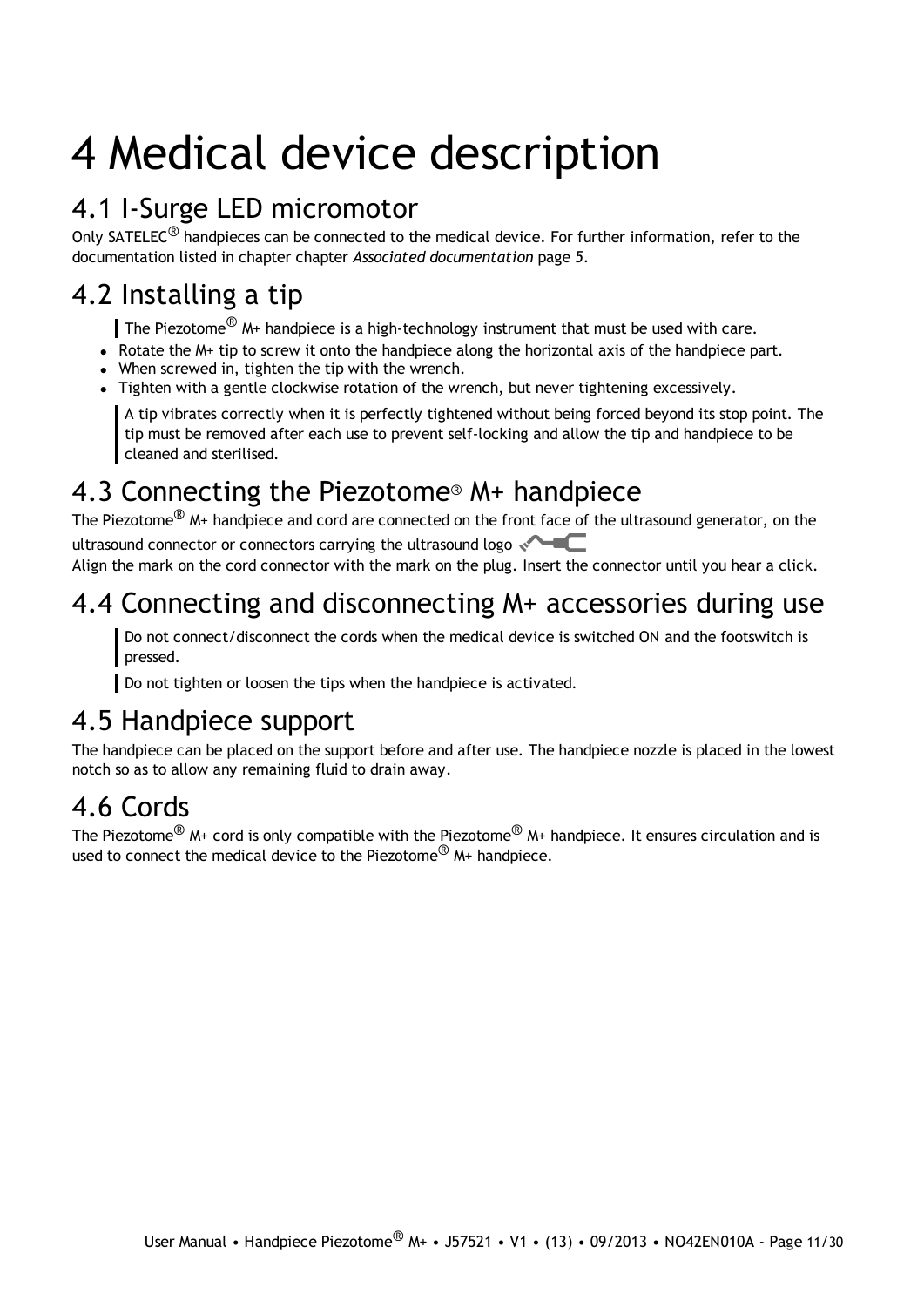User Manual • Handpiece Piezotome® M+ • J57521 • V1 • (13) • 09/2013 • NO42EN010A - Page <sup>12</sup>/<sup>30</sup>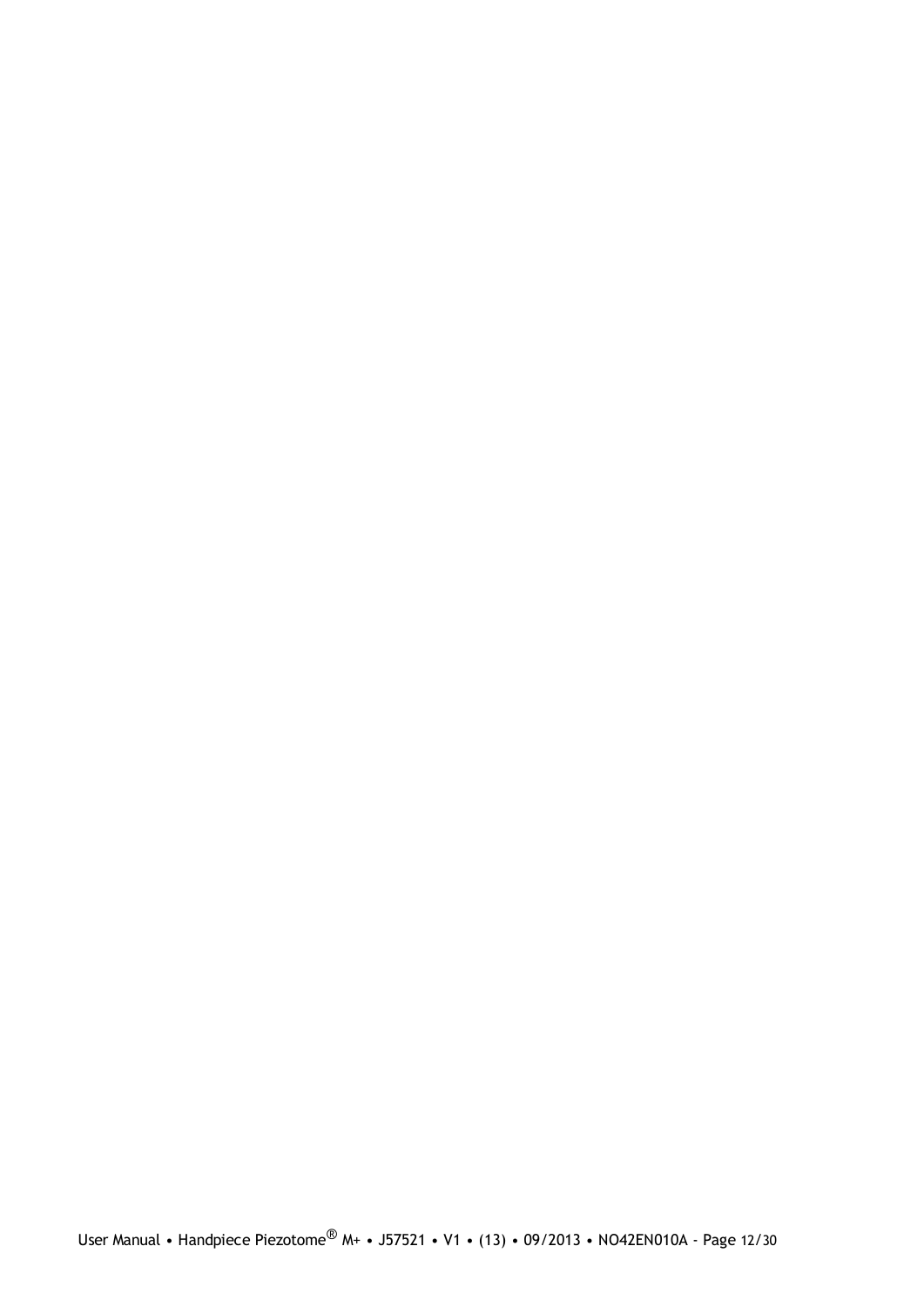# <span id="page-14-0"></span>5 Cleaning, disinfecting and sterilising

The instructions relating to cleaning, disinfection and sterilisation protocols for accessories provided by  $SATELEC<sup>®</sup>$  have been approved for each medical device and accessory. The applicable protocols are listed in the chapter *Associated [documentation](#page-6-1)* page *5*.

They can be downloaded at the following address:

www.satelec.com/documents

In all cases, the local regulations in force relating to the cleaning, disinfection and sterilisation protocols for accessories take precedence over the information provided by  $SATE LEC^{\circledR}$ .

Do not use antiseptic products containing flammable substances.

### <span id="page-14-1"></span>5.1 Cleaning and sterilising the handpiece

To detach the tip, turn the wrench in the anticlockwise direction.

Place the tip in infectious clinical waste containers.

The clips and irrigation line are single-use and must be discarded in the appropriate container after any use. Refer to the cleaning, disinfection and sterilisation protocols for accessories listed in chapter chapter *Associated [documentation](#page-6-1)* page *5*.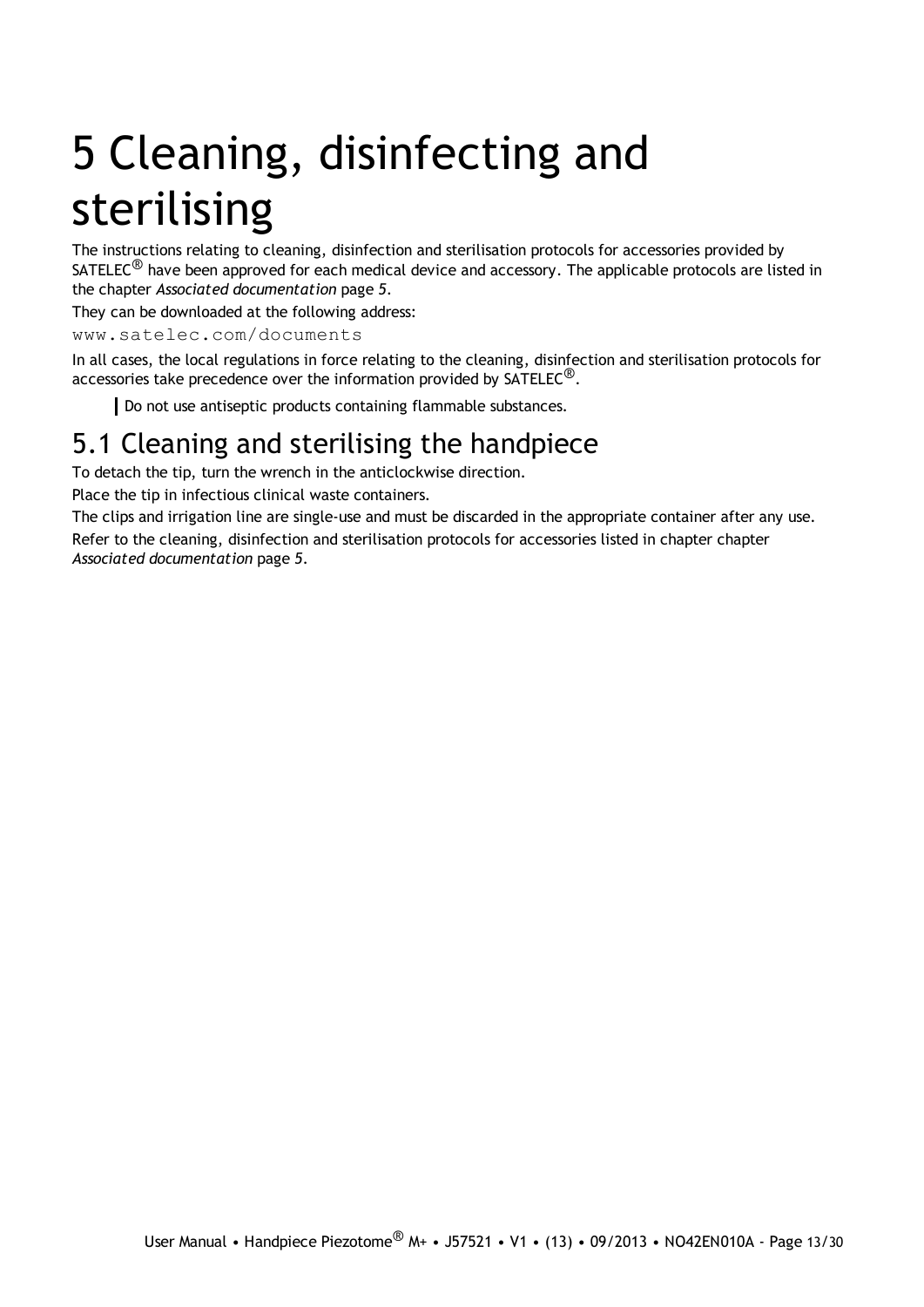User Manual • Handpiece Piezotome® M+ • J57521 • V1 • (13) • 09/2013 • NO42EN010A - Page <sup>14</sup>/<sup>30</sup>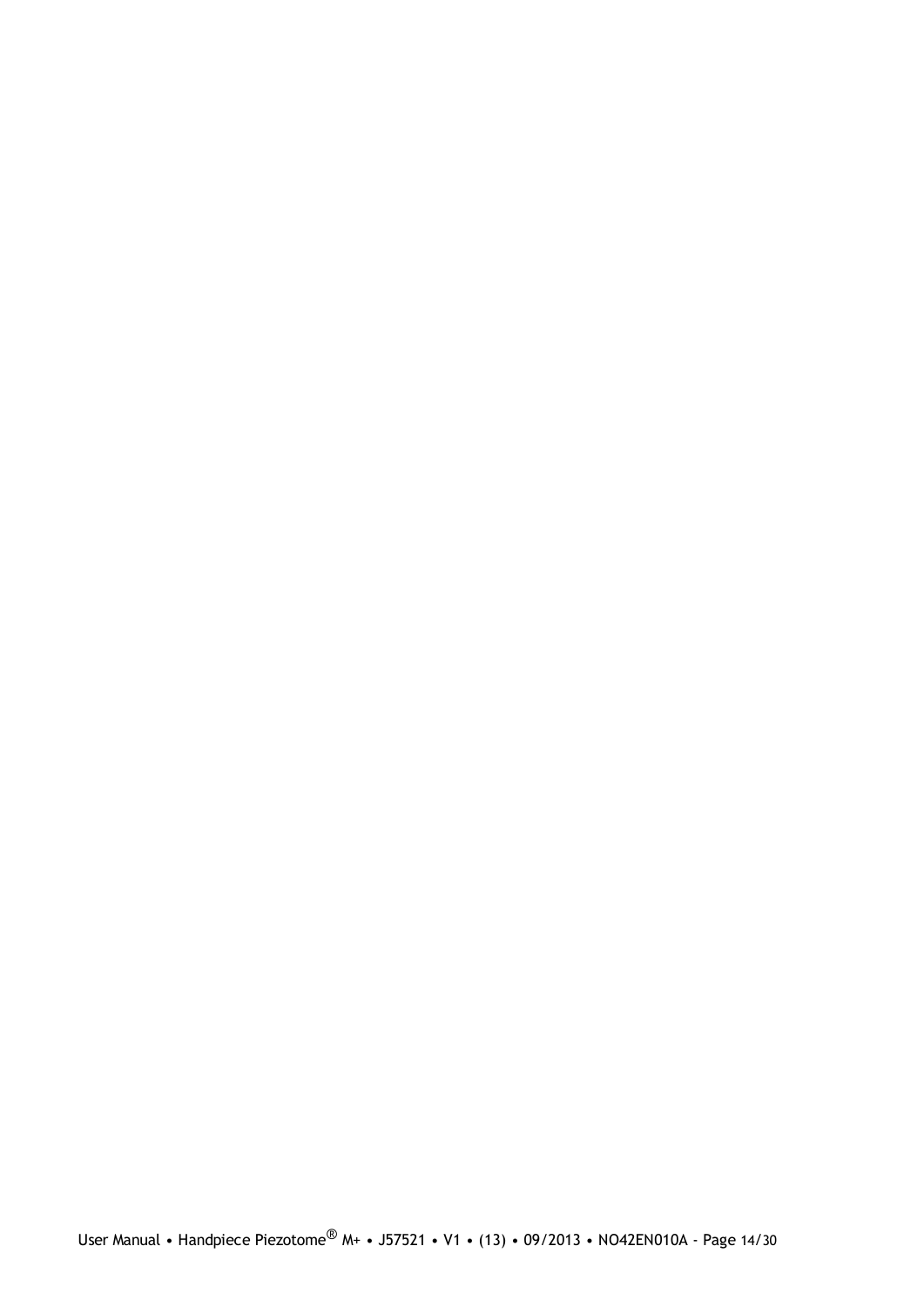## <span id="page-16-0"></span>6 Monitoring and general maintenance of the medical device

<span id="page-16-1"></span>Before and after use, check the medical device and its accessories entirely for any problems. This is necessary to detect any isolation fault or damage. If necessary, replace damaged parts.

Check that the air inlets on the control unit are clean to prevent any overheating.

The clips holding the irrigation lines may cause wear of the handpiece cords. Check each handpiece cord individually before and after use.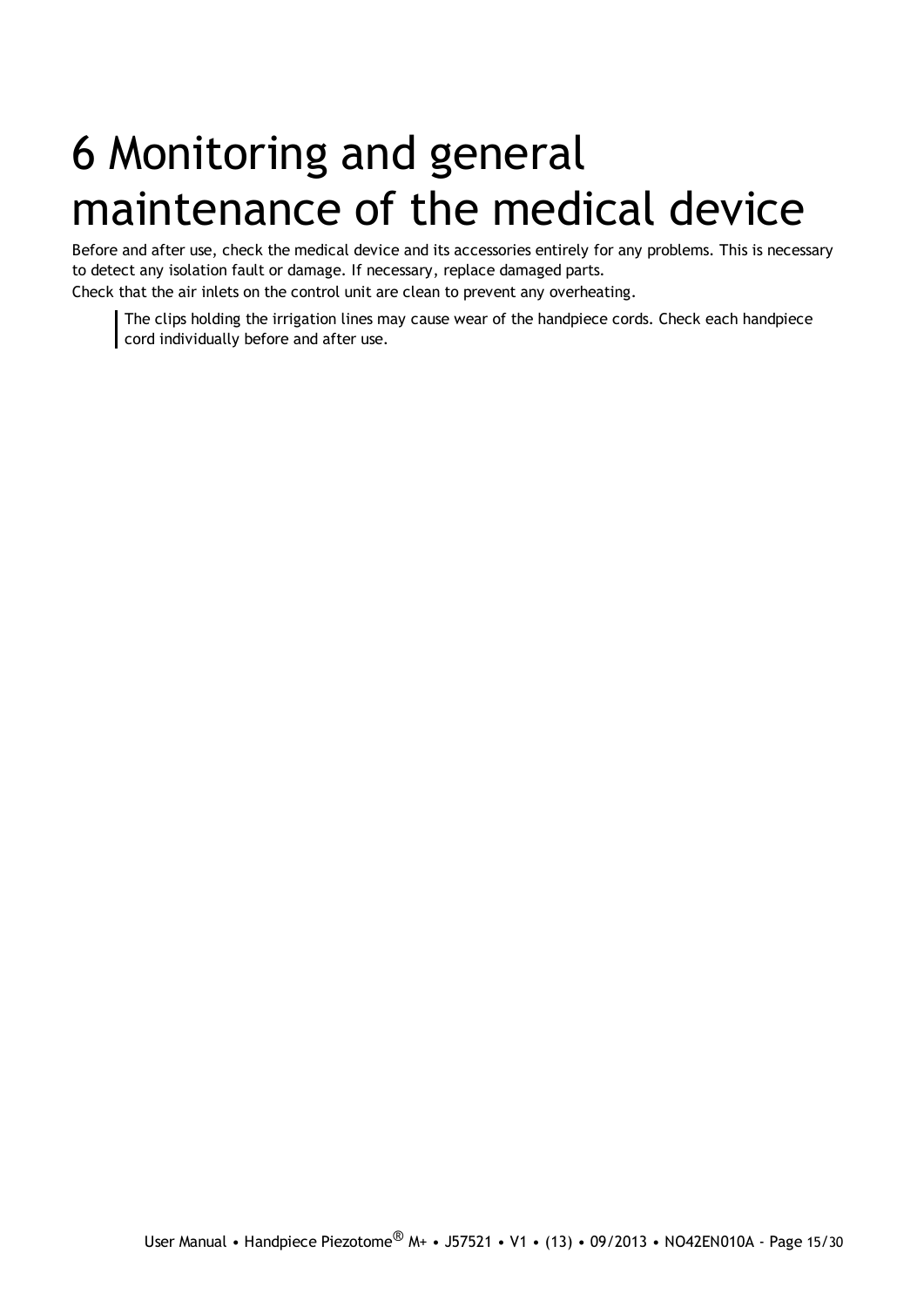User Manual • Handpiece Piezotome® M+ • J57521 • V1 • (13) • 09/2013 • NO42EN010A - Page <sup>16</sup>/<sup>30</sup>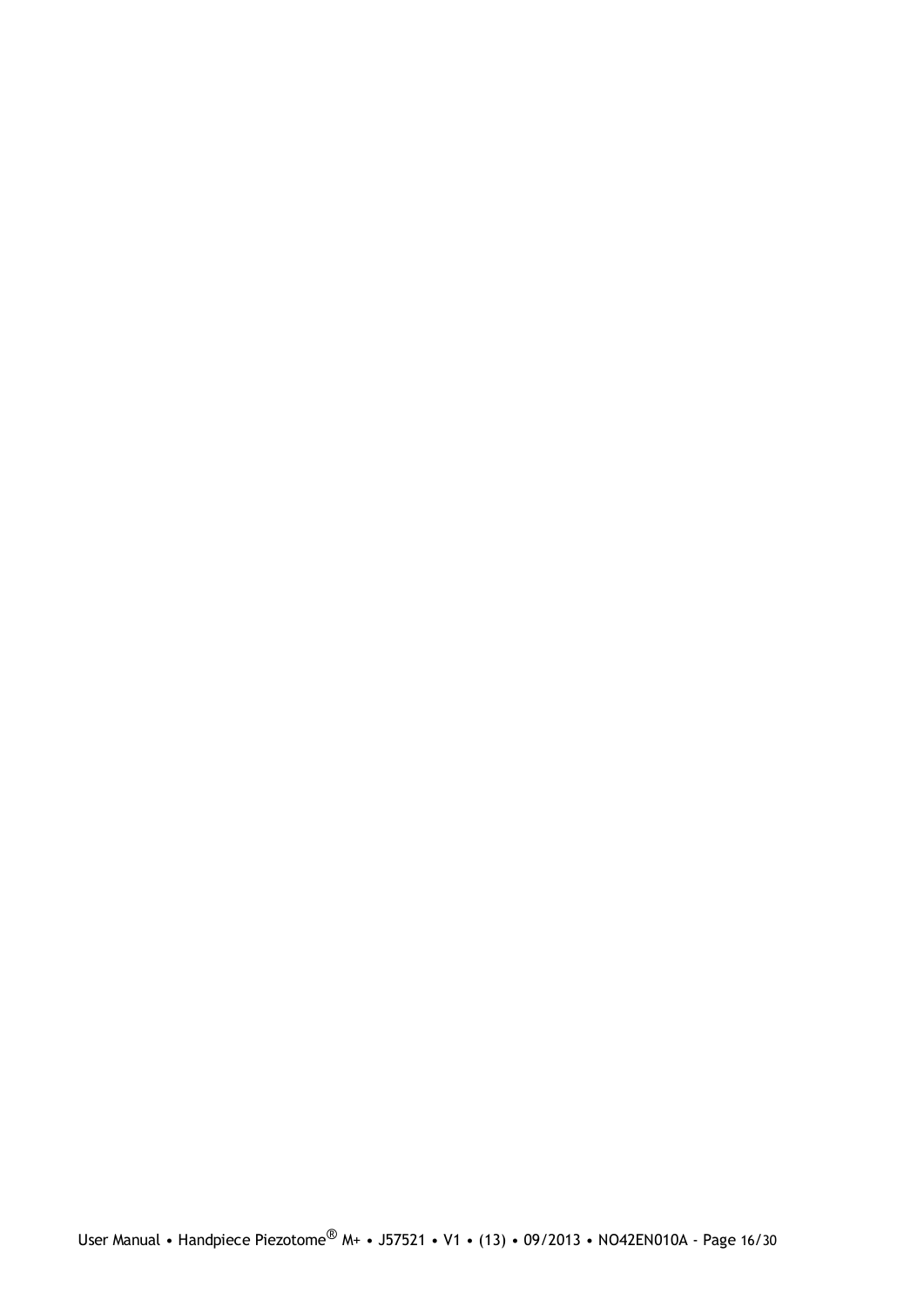# <span id="page-18-0"></span>7 Maintenance

Maintenance of the medical device essentially involves preventive maintenance operations, covering the following aspects:

- checking of accessories;
- <span id="page-18-1"></span>• everyday cleaning, disinfection and sterilisation procedures.

### 7.1 Preventive maintenance

Symptoms: the nozzle, shroud or cord of the handpiece has cracks

<span id="page-18-2"></span>

| <b>Possible causes</b>        | <b>Solutions</b>               |
|-------------------------------|--------------------------------|
| Repeated sterilisation cycles | Replace the handpiece and cord |

### <span id="page-18-6"></span>7.2 Identifying incorrect operation

In the event of incorrect operation, refer to the tables below to quickly identify and repair the non-complex parts of the medical device.

If the incorrect operation is not described in the tables below, please contact your supplier or the customer service team at SATELEC<sup>®</sup>.

Do not use the medical device if it appears to be damaged or faulty. Isolate the medical device and make sure that it cannot be used.

#### <span id="page-18-3"></span>7.2.1 Not working

Symptoms: the screen is off, the medical device failed to start

<span id="page-18-8"></span><span id="page-18-7"></span>

| Possible causes                                                            | <b>Solutions</b>                                                                                        |
|----------------------------------------------------------------------------|---------------------------------------------------------------------------------------------------------|
| Faulty connection between the mains cord and the medical<br>device         | Connect the mains cord to the medical device                                                            |
| Faulty connection between the mains cord and the<br>electrical wall socket | Connect the mains cord to the electrical wall socket                                                    |
| Switch in position O                                                       | Set the switch to position I                                                                            |
| Mains fuses in the mains connector not working                             | Replace the mains fuses with fuses of the same type and<br>rating                                       |
| Internal fuse not working                                                  | Return the device to the <code>SATELEC<math>^\text{\textregistered}</math></code> customer service team |
| No electrical current                                                      | Contact your electrician                                                                                |
|                                                                            | Switch off the medical device then switch it on again                                                   |
| Transmission fault                                                         | Return the medical device to the SATELEC <sup>®</sup> customer<br>service team                          |

The medical device also has an internal fuse that cannot be accessed by the user.

#### <span id="page-18-4"></span>7.2.2 Handpiece thread fitting

Symptoms: the tip is difficult to fit or is not correctly held in position

| <b>Possible causes</b>   | <b>Solutions</b>                                                                     |
|--------------------------|--------------------------------------------------------------------------------------|
| Tip inserted incorrectly | Remove the tip then fit it back while being careful not to damage the thread fitting |
| Damaged thread fitting   | Replace the handpiece                                                                |

#### <span id="page-18-5"></span>7.2.3 No spray or very little amount of spray

Symptoms: when the device is in use, irrigation is not working and no spray comes out the tip

| <b>Possible causes</b>        | <b>Solutions</b>                          |
|-------------------------------|-------------------------------------------|
| Irrigation solution bag empty | Replace the irrigation bag with a new one |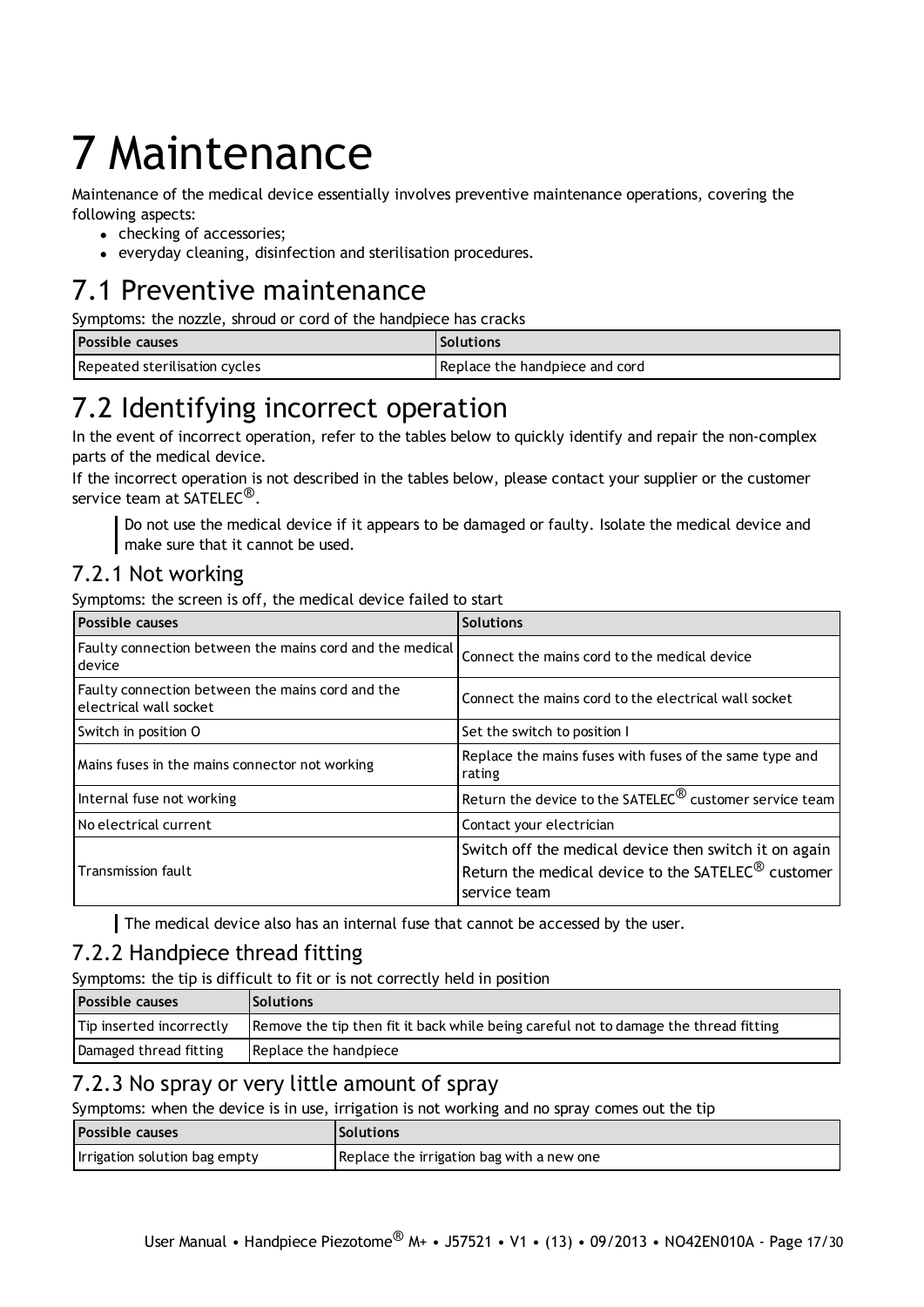| Possible causes                 | <b>Solutions</b>                                                |
|---------------------------------|-----------------------------------------------------------------|
| Irrigation deactivated          | Start irrigation using the footswitch or touch-sensitive screen |
| Irrigation line blocked         | Replace the irrigation line                                     |
| Irrigation line pinched         | Check the length of the irrigation line                         |
| Incorrect irrigation adjustment | Adjust the irrigation flow rate                                 |
| The tip is blocked              | Replace the tip                                                 |

#### <span id="page-19-0"></span>7.2.4 Light not working or too dim

Symptoms: the handpiece is not lighting up the clinical site

| Possible causes                          | <b>Solutions</b>                                                              |
|------------------------------------------|-------------------------------------------------------------------------------|
| LED ring missing in the handpiece nozzle | Install the LED ring                                                          |
| Faulty LED ring                          | Replace the LED ring                                                          |
| Cracks or fine cracks on the LED ring    | Replace the LED ring                                                          |
| LED ring contacts faulty                 | Replace the LED ring                                                          |
| LED ring poles reversed                  | Install the LED ring with the correct polarity                                |
| Optical guide damaged                    | Replace the optical guide                                                     |
|                                          | Dry the cord and medical device connectors                                    |
| Handpiece cord connector faulty          | Replace the handpiece and cord                                                |
| Other                                    | Return the medical device to the SATELEC $^{\circledR}$ customer service team |

#### <span id="page-19-1"></span>7.2.5 Ultrasounds not working

Symptoms: the tip does not vibrate, vibration cannot be heard.

<span id="page-19-3"></span>

| <b>Possible causes</b>                      | <b>Solutions</b>                                                                                           |
|---------------------------------------------|------------------------------------------------------------------------------------------------------------|
| Tip loose                                   | Fasten the tip using the wrench                                                                            |
| Connector with the medical device<br>faulty | Clean the cord contacts                                                                                    |
| Handpiece cord wire(s) cut                  | Return the handpiece and cord to the SATELEC $^{\circledR}$ customer service team to have<br>them replaced |

#### <span id="page-19-2"></span>7.2.6 Water leakage

Symptoms: there is a water leak at the level of the handpiece

| <b>Possible causes</b><br><b>Solutions</b> |                                                                                                            |
|--------------------------------------------|------------------------------------------------------------------------------------------------------------|
| The handpiece irrigation inlet is damaged  | Replace the handpiece and cord<br>Return the handpiece to the SATELEC $^{\circledR}$ customer service team |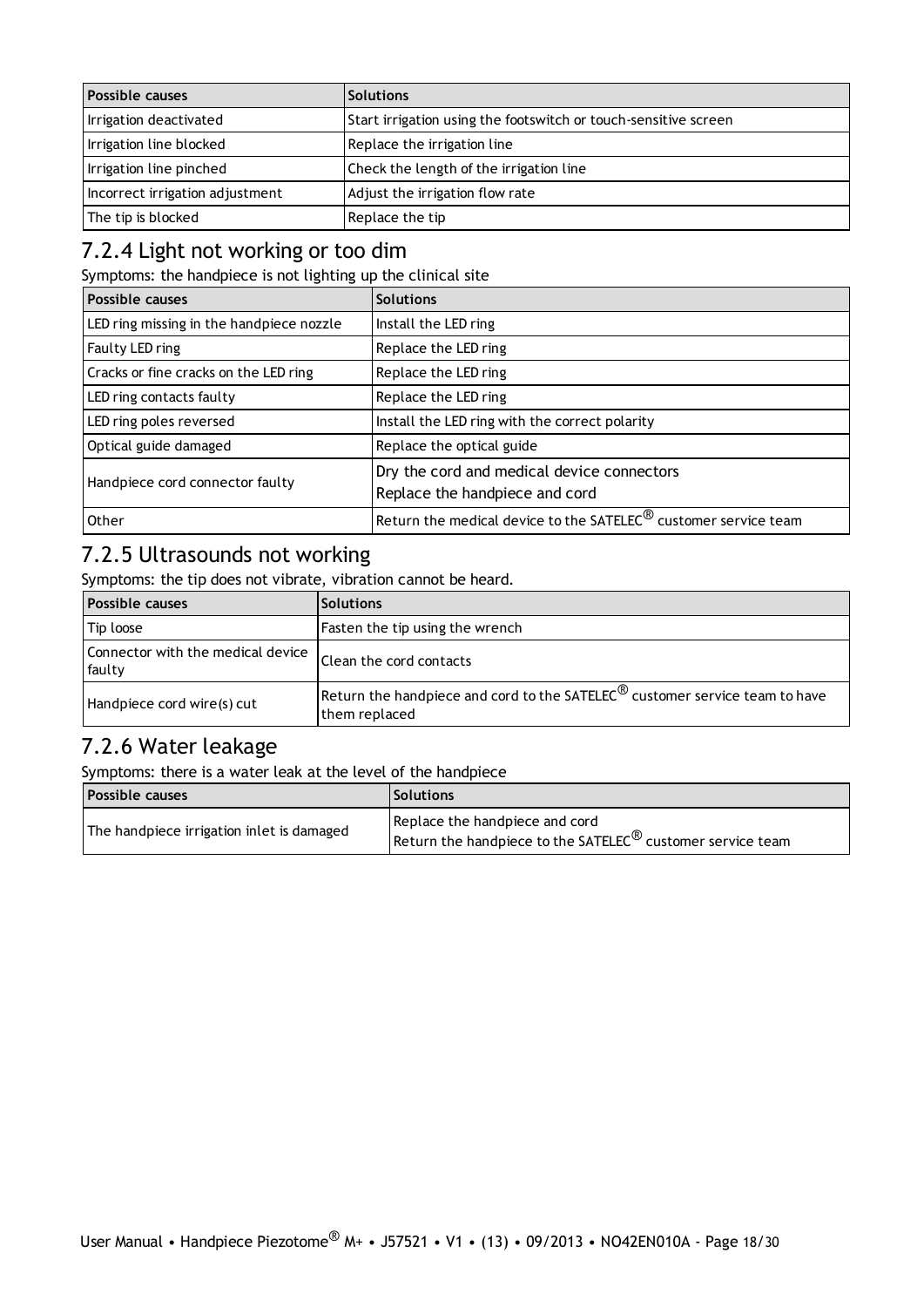## <span id="page-20-0"></span>8 Technical specifications of the medical device

### <span id="page-20-1"></span>8.1 Identification

<span id="page-20-11"></span>

| l Manufacturer             | $\sf SATELEC^{\circledR}$              |
|----------------------------|----------------------------------------|
| Name of the medical device | Handpiece<br>PIEZOTOME <sup>®</sup> M+ |

### <span id="page-20-2"></span>8.2 Piezotome® M+ handpiece

| Length (in mm)              | 130                                      |
|-----------------------------|------------------------------------------|
| Maximum diameter (in mm) 23 |                                          |
| Weight (in g)               | 100 experienced when held, 265 with cord |

### <span id="page-20-3"></span>8.3 Length of cords

<span id="page-20-4"></span>Piezotome<sup>®</sup> M+ handpiece cord (in mm) 2900

8.4 Irrigation

| Nominal water output flow at the handpiece tip of the Piezotome Solo $^{\circledR}$ M+ (in ml/min)                                               | 10 to 120 ml   |
|--------------------------------------------------------------------------------------------------------------------------------------------------|----------------|
| Nominal water output flow at the handpiece tip of the Piezotome $^{\circledR}$ M+ and the ImplantCenter $^{\circledR}$ M+<br>$\ln \text{ml/min}$ | 10 to 120 ml   |
| Nominal water output flow at purge (in ml/min)                                                                                                   | 120 ml per min |

### <span id="page-20-5"></span>8.5 Environmental characteristics

<span id="page-20-10"></span>

| Operating temperature     | l 10 to 30°C                              |
|---------------------------|-------------------------------------------|
| Storage temperature       | $\,$ -20 $^\circ$ C to 70 $^\circ$ C $\,$ |
| <b>Operating humidity</b> | l 30 to 75%                               |
| Maximum storage humidity  | 10% to 100% including condensation        |
| Atmospheric pressure      | l 500 hPa to 1060 hPa                     |
| Altitude                  | 2000 metres maximum                       |

## <span id="page-20-9"></span><span id="page-20-6"></span>8.6 Environmental restrictions

<span id="page-20-8"></span>

| Usage premises                  | The medical device is designed to be used in an operating theatre or in premises suitable<br>for the procedure involved. |
|---------------------------------|--------------------------------------------------------------------------------------------------------------------------|
| Use in gas-filled<br>atmosphere | The medical device is not designed to be used in an AP or APG gas-filled atmosphere.                                     |
| <b>Immersion</b>                | The medical device must not be immersed.                                                                                 |

### <span id="page-20-7"></span>8.7 Main performance characteristics

- Ultrasonic vibrations of the surgical tip fitted to the end of the surgical handpiece.
- Vibration frequency 28 kHz or greater.
- Modulation frequency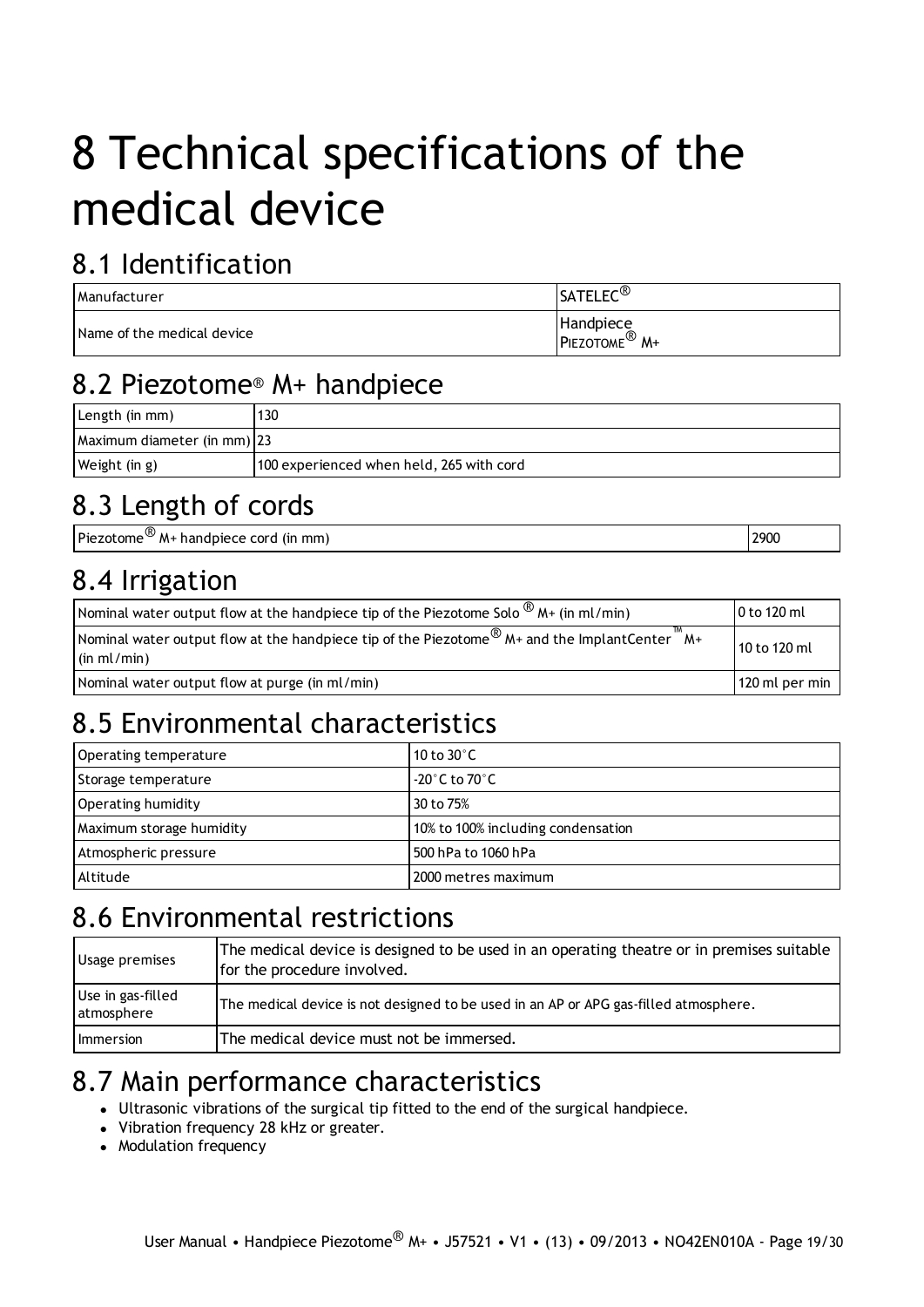User Manual • Handpiece Piezotome® M+ • J57521 • V1 • (13) • 09/2013 • NO42EN010A - Page <sup>20</sup>/<sup>30</sup>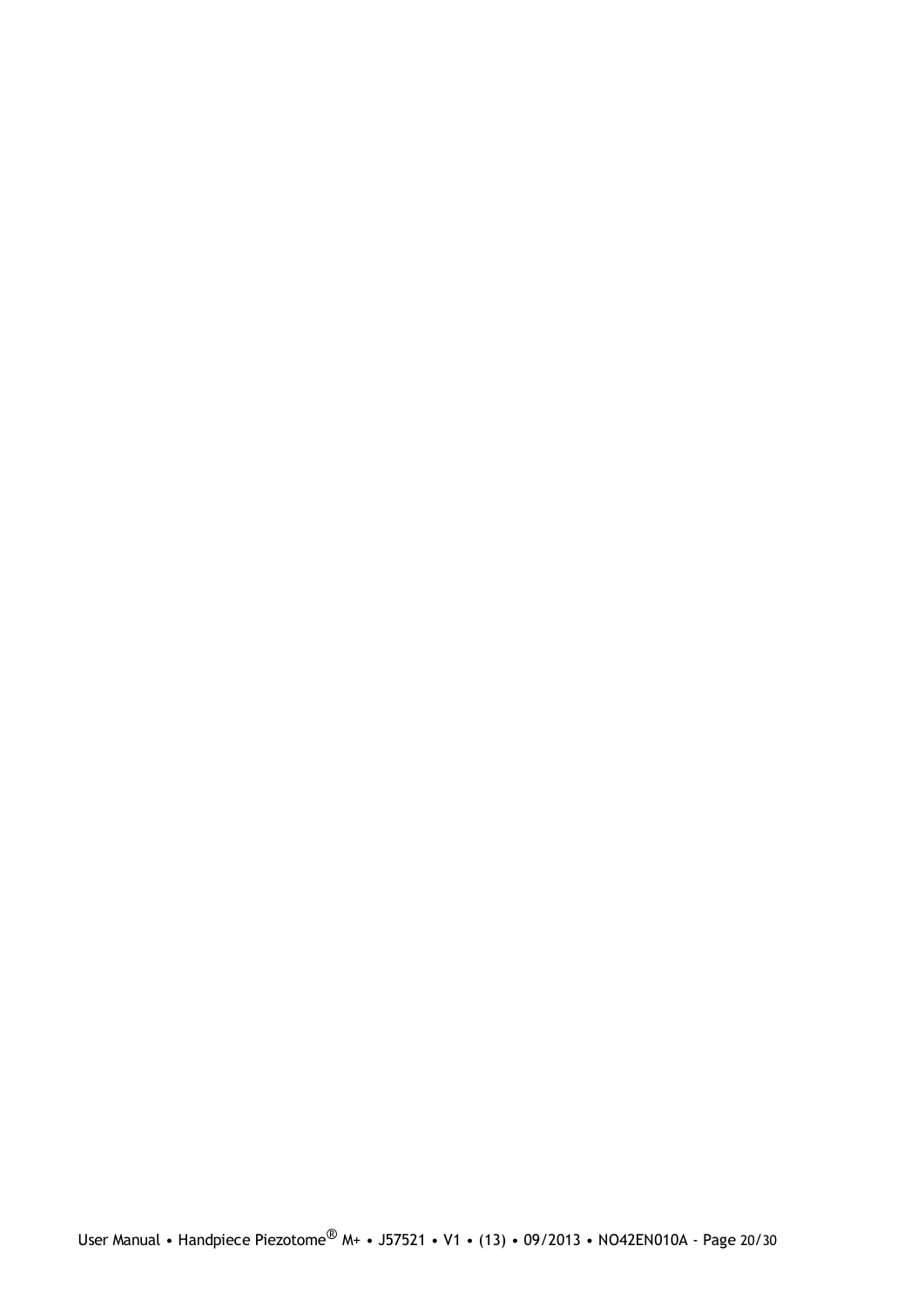# <span id="page-22-0"></span>9 Regulations and standards

## <span id="page-22-4"></span><span id="page-22-1"></span>9.1 Official texts

This medical device complies with the essential requirements of European Directive 93/42/EEC. This equipment is designed and developed in compliance with the Electrical Safety standard IEC60601-1 in force. It was designed and manufactured in accordance with an EN ISO 13485-certified quality assurance system. This documentation complies with European regulation No.207/2012.

## <span id="page-22-2"></span>9.2 Medical class of the device

<span id="page-22-3"></span>Class of medical device: IIb according to 92/42/EEC directive

## 9.3 Standardised symbols

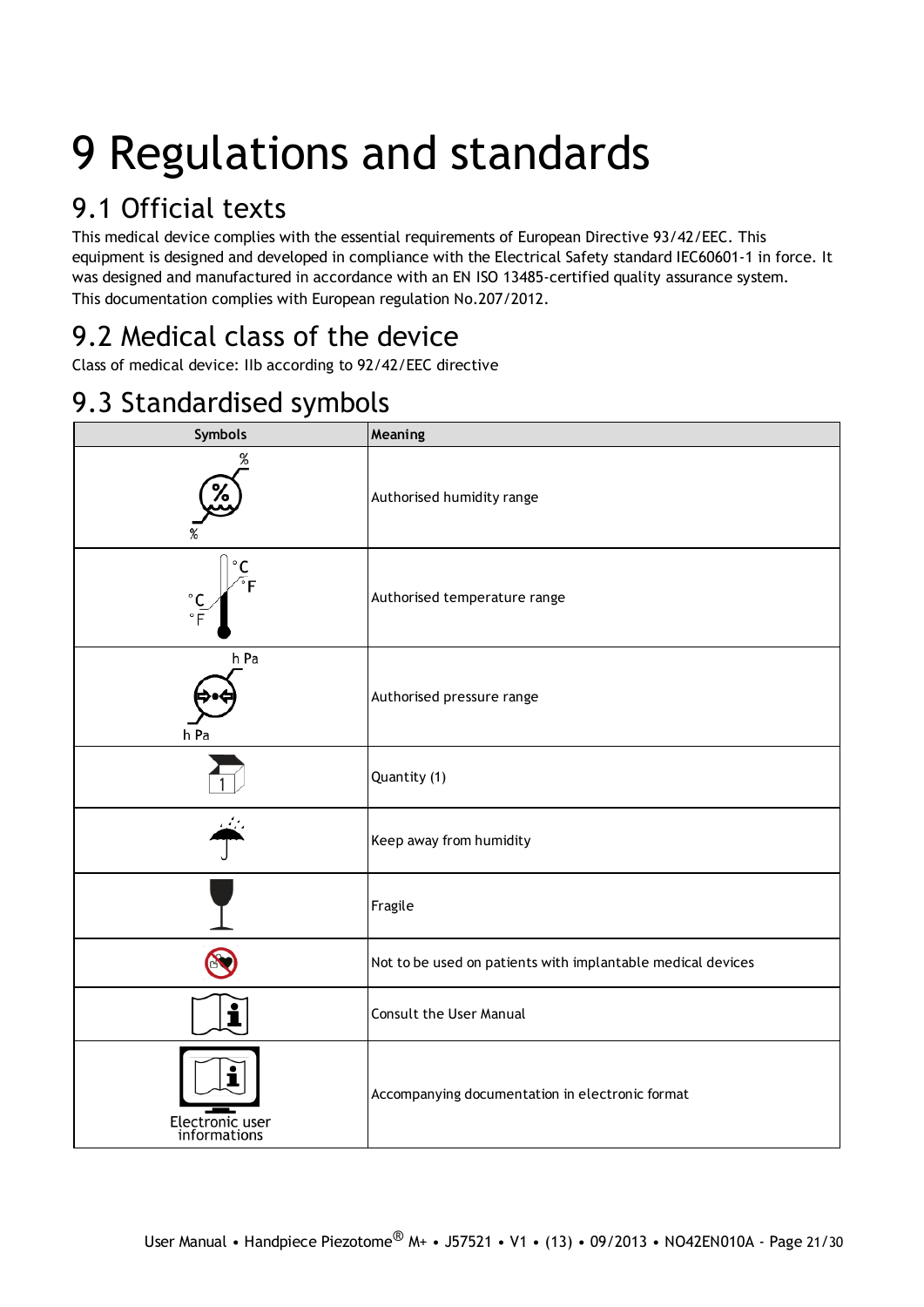| Symbols                            | Meaning                                     |
|------------------------------------|---------------------------------------------|
| 132°C<br>$\widetilde{\mathcal{W}}$ | Sterilisation at 132°C in an autoclave      |
|                                    | Washer disinfector for thermal disinfection |
| $C \in \mathbb{S}$                 | EC marking                                  |
| vyvv /                             | Year of manufacture                         |

## <span id="page-23-0"></span>9.4 Manufacturer identification

SATELEC A Company of ACTEON Group 17, avenue Gustave Eiffel BP 30216 33708 MERIGNAC cedex FRANCE Tel. +33 (0) 556.34.06.07 Fax. +33 (0) 556.34.92.92 E.mail: satelec@acteongroup.com. www.acteongroup.com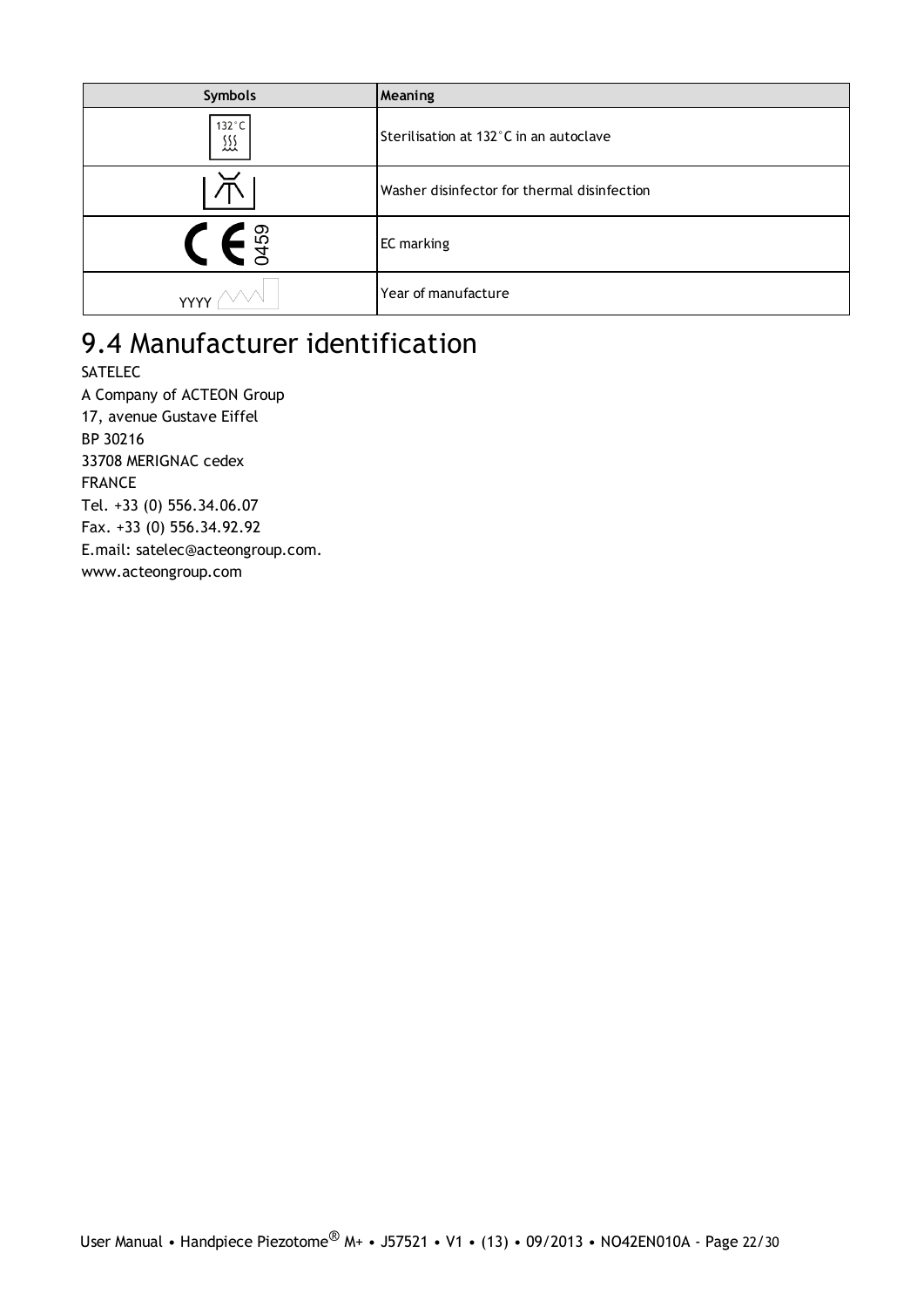#### <span id="page-24-0"></span>**FRANCE**

SATELEC ACTEON GROUP 17 av. Gustave Eiffel Zone industrielle du phare - B.P. 30216 33708 MERIGNAC cedex - France Tel. +33 (0) 556 34 06 07 Fax. +33 (0) 556 34 92 92 e-mail: satelec@acteongroup.com.

#### **U.S.A.**

ACTEON Inc. 124 Gaither Drive, Suite 140 Mount Laurel, NJ 08054 - USA Tel. +1 856 222 9988 Fax. +1 856 222 4726 e-mail: info@us.acteongroup.com

#### **GERMANY**

ACTEON GERMANY GmbH Industriestrasse 9 – 40822 METTMANN - GERMANY Tel. +49 21 04 95 65 10 Fax. +49 21 04 95 65 11 e-mail: info@de.acteongroup.com

#### **SPAIN**

ACTEON MEDICO-DENTAL IBERICA, S.A.U. Avda Principal n°11 H Poligono Industrial Can Clapers 08181 SENTMENAT (BARCELONA) - SPAIN Tel. +34 93 715 45 20 Fax. +34 93,715 32 29 e-mail: info@es.acteongroup.com

#### **U.K.**

ACTEON UK Unit 1B - Steel Close – Eaton Socon, St Neots CAMBS PE19 8TT - UK Tel. +44 1480 477 307 Fax. +44 1480 477,381 e-mail: info@uk.acteongroup.com

#### **MIDDLE EAST**

ACTEON MIDDLE EAST Numan Center - 2nd Floor N° 205 - Gardens Street PO Box 5746 - 11953 AMMAN - JORDAN Tel. +962 6 553 4401 Fax. +962 6,553 7833 e-mail: info@me.acteongroup.com

#### **CHINA**

ACTEON CHINA Office 401 - 12 Xinyuanxili Zhong Street - Chaoyang District - BEIJING 100027 - CHINA Tel. +86 10 646 570 11/2/3 Fax. +86 10,646,580 15 e-mail: beijing@cn.acteongroup.com

#### **THAILAND**

ACTEON (THAILAND) LTD 23/45 Sorachai Building 16th floor - Sukumvit 63 Road, Klongton Nua - Wattana, BANGKOK 10110 - THAILAND Tel. +66 2 714 3295 Fax. +66 2 714 3296 e-mail: info@th.acteongroup.com

#### **KOREA**

ACTEON KOREA Corp. 8F Hanil B/D - 132-4 1Ga Bongrae-dong - JOONG-GU – SEOUL - KOREA Tel. +82 2 753 41 91 Fax. +82 2,753 41 93 e-mail: info@kr.acteongroup.com

#### **INDIA**

ACTEON INDIA B-94, GIDC Electronic Estate - Sector 25 – GANDHINAGAR 382028 Gujarat - INDIA Tel. +91 79 2328 7473 Fax. +91 79 2328 7480 e-mail: info@in.acteongroup.com

#### **LATIN AMERICA**

ACTEON LATIN AMERICA Bogotà - COLOMBIA Mobile: +57 312 377 8209 e-mail: carlosandres.vera@es.acteongroup.com

#### **RUSSIA**

ACTEON RUSSIA Valdajski Proezd 16 – office 253 125445 Moscow - RUSSIA Tel./Fax. +7 499 76 71 316 e-mail: sergey.koblov@ru.acteongroup.com

#### **AUSTRALIA/NEW ZEALAND**

ACTEON AUSTRALIA/NEW ZEALAND Suite 119, 30-40 Harcourt Parade Rosebery NSW 2018 Australia Tel. +612 9669 2292 Fax. +612 9662 2204 e-mail: sandy.junior@au.acteongroup.com

#### **TAIWAN**

ACTEON TAIWAN 14F-1, N°433, Jinping Rd.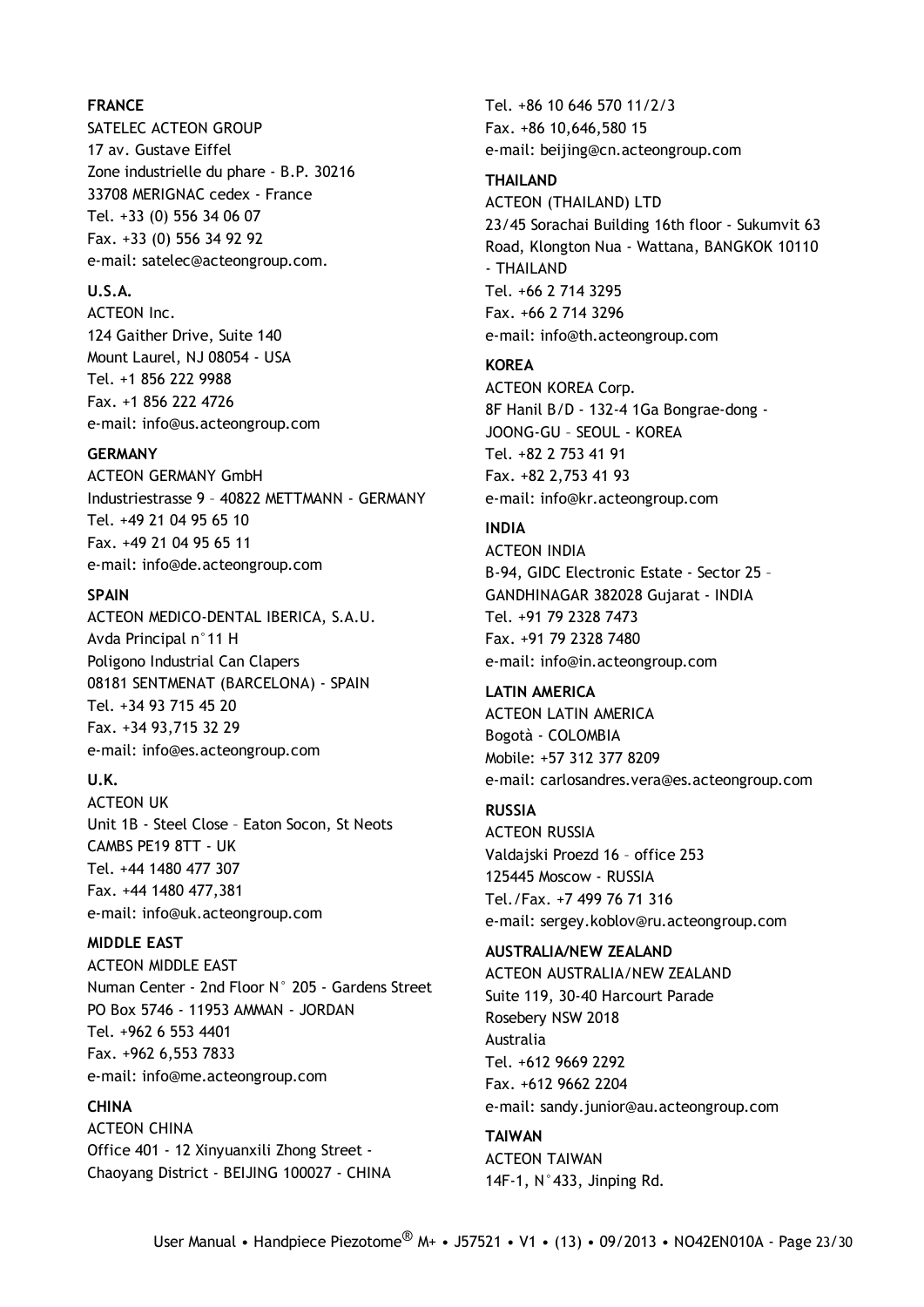Jhonghe Dist., New Taipei City 23563 TAIWAN (R.O.C) Tel. + 886 926 704 505 e-mail: tina.chu@tw.acteongroup.com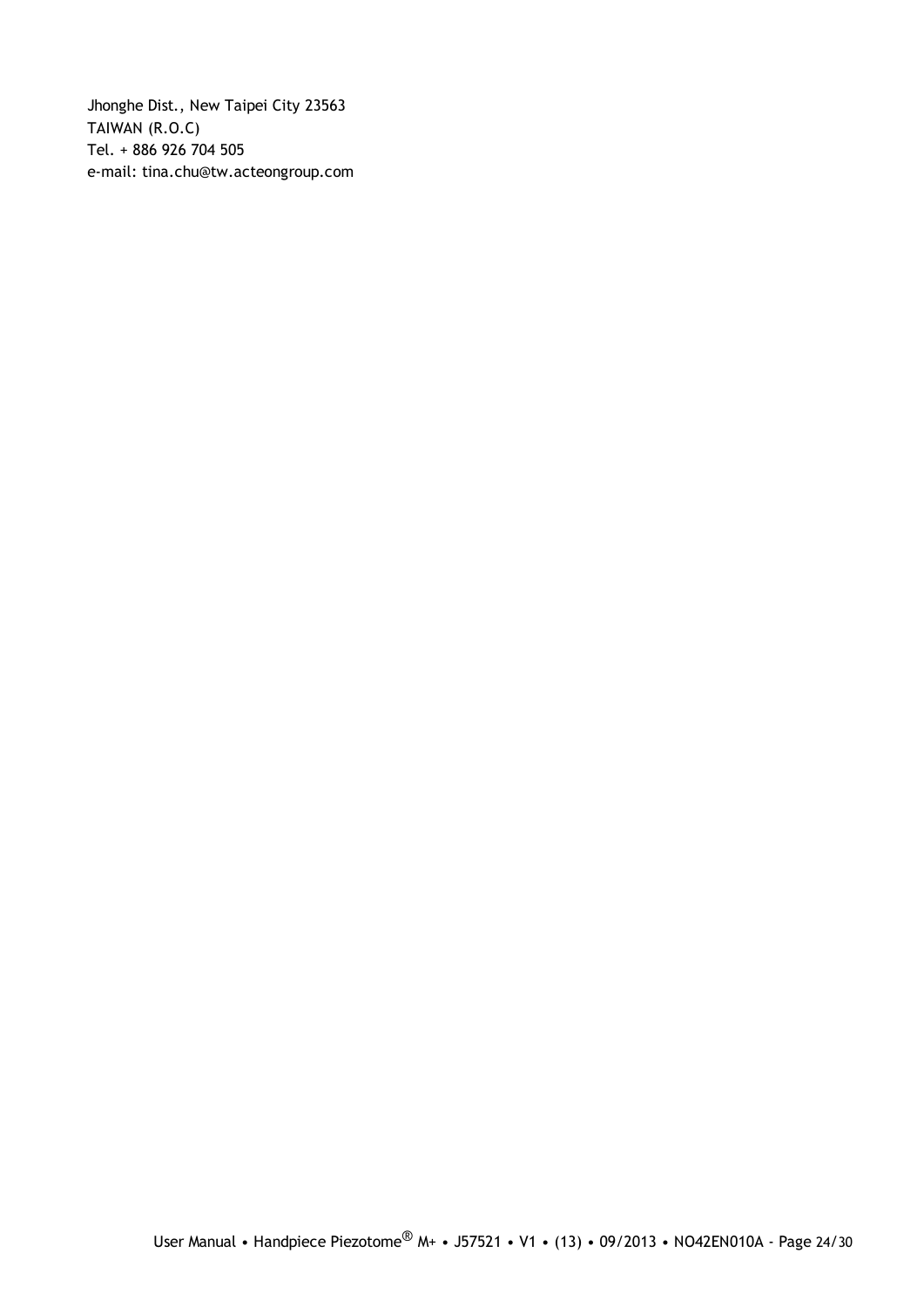# <span id="page-26-0"></span>10 Disposal and recycling

<span id="page-26-1"></span>As an item of Electrical and Electronic Equipment, the medical device must be disposed of via a specialist collection, removal, recycling or destruction channel. This applies in particular to the European market, in reference to Directive 2002/96/EC dated 27/01/2003.

When your medical device has reached the end of its service life, contact your nearest equipment dealer, or ACTEON GROUP head office or one of the company branches to find out how to proceed. The relevant contact details are given in [chapter](#page-24-0) page *23*.

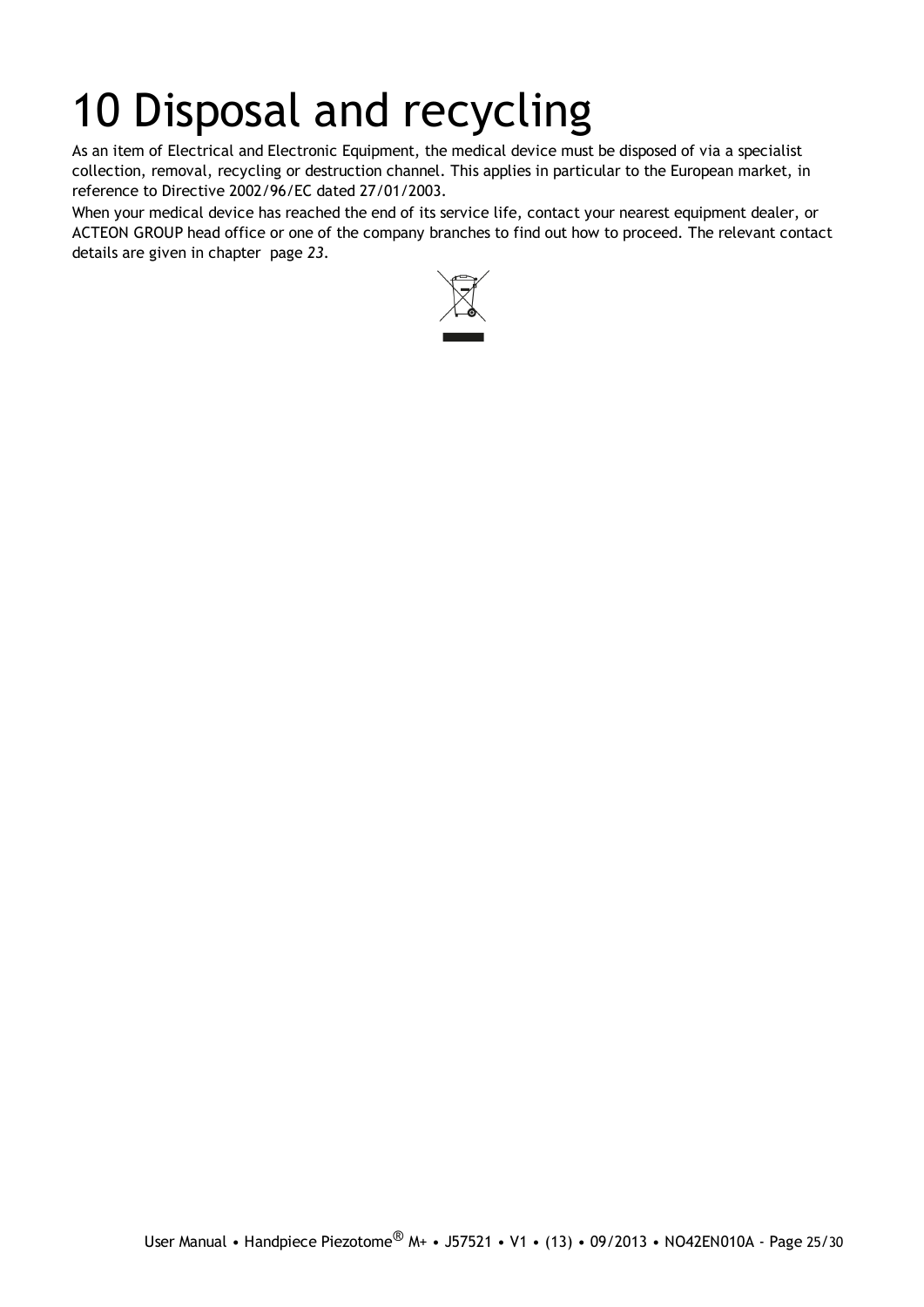User Manual • Handpiece Piezotome® M+ • J57521 • V1 • (13) • 09/2013 • NO42EN010A - Page <sup>26</sup>/<sup>30</sup>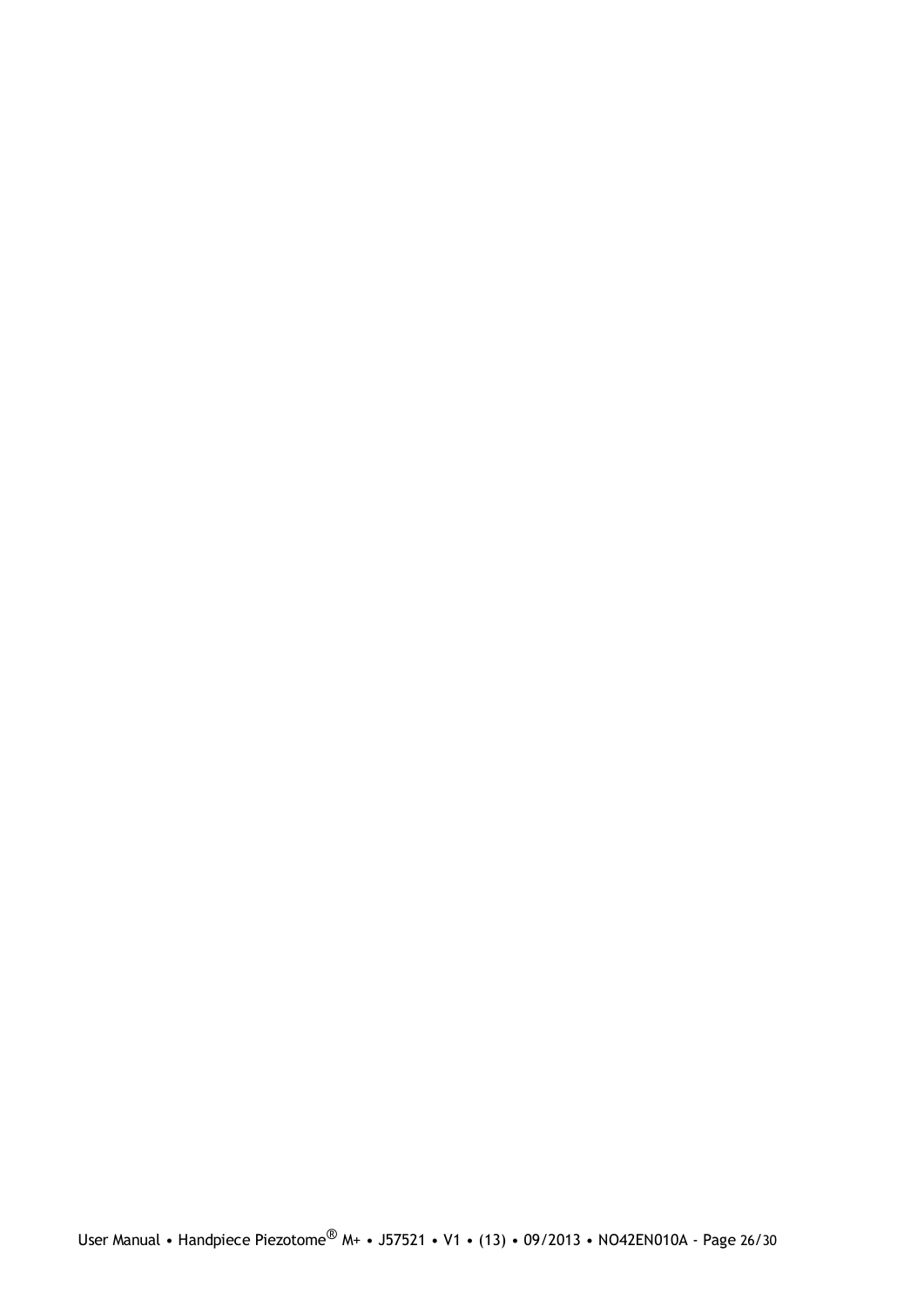## <span id="page-28-0"></span>11 Index

## A approved dealers [7](#page-8-7) attachment [9](#page-10-4) D

### E

#### F

| first inclusion of EC marking |  |
|-------------------------------|--|
|-------------------------------|--|

#### I

#### M

| medical device |  |
|----------------|--|
|                |  |

## R

#### S

| SI Ir |  |  |  |
|-------|--|--|--|
|       |  |  |  |

#### T

| dteril ہ |  |
|----------|--|

### U

| user documentation                      |    |
|-----------------------------------------|----|
|                                         | 5  |
| electronic user instructions            | 5  |
| European regulations                    | 71 |
| instructions for the entire range of M+ |    |
| ultrasonic generators                   | ٦  |
| paper documentation                     | 5  |
|                                         | 5  |
|                                         | 5  |
|                                         | 7  |
|                                         | 5  |
|                                         | 5  |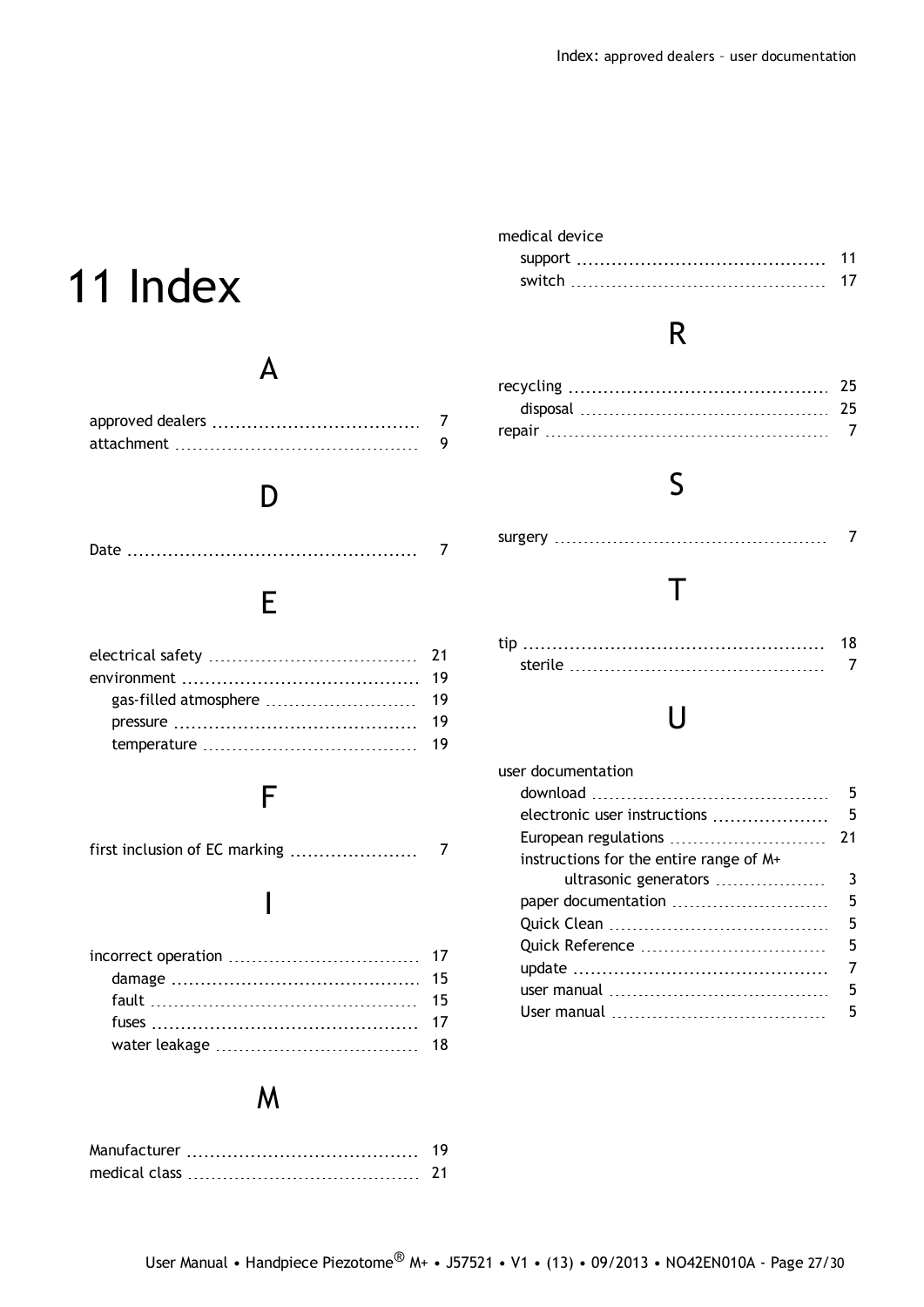User Manual • Handpiece Piezotome® M+ • J57521 • V1 • (13) • 09/2013 • NO42EN010A - Page <sup>28</sup>/<sup>30</sup>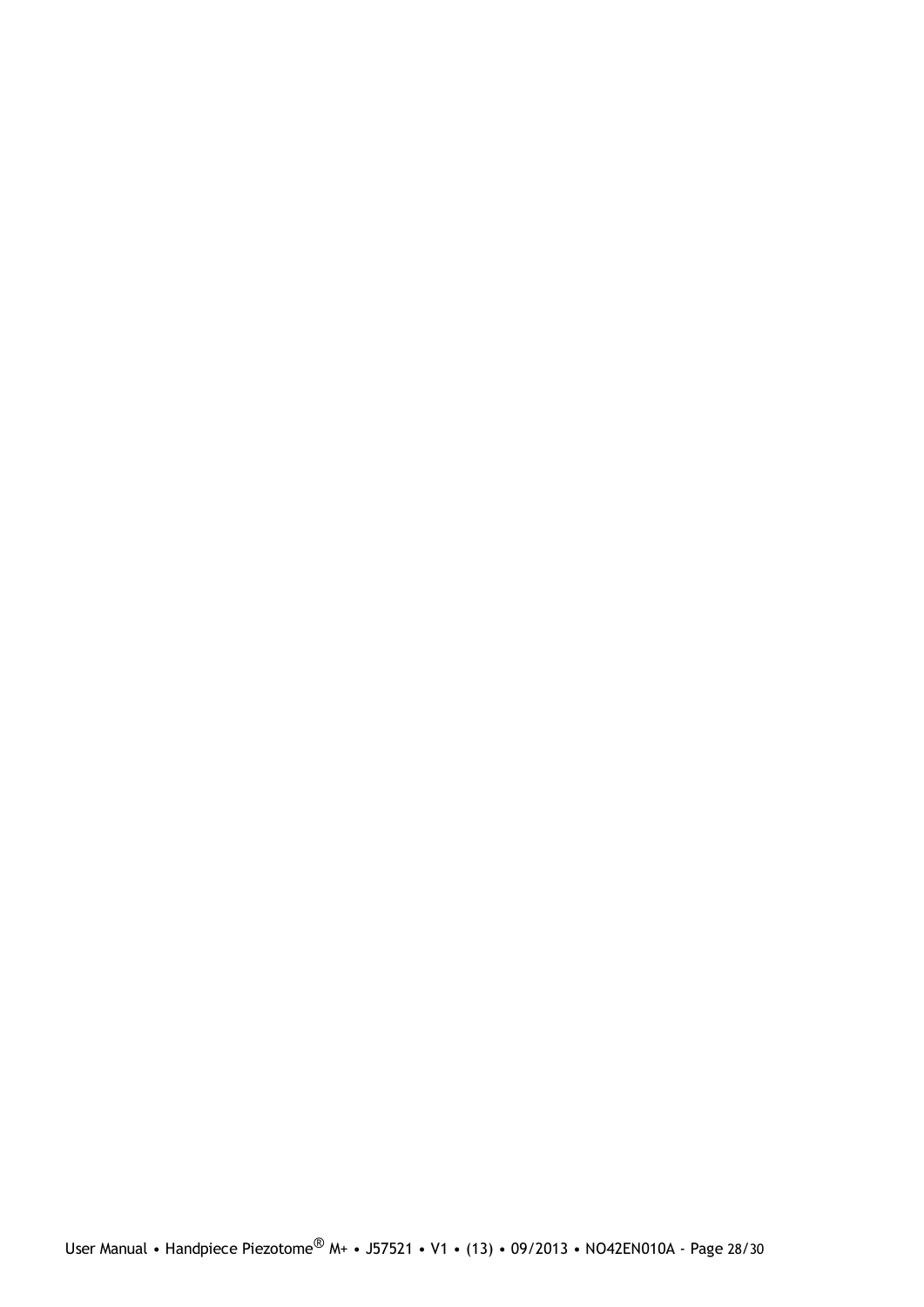## <span id="page-30-0"></span>12 Glossary

with the device, or instructions for use available through a website [European regulation No.207/2012]

#### **P**

#### **accessory**

includes micromotors, cords, handpieces, nozzles, LED rings, optical guides, tips, sterilisation boxes, and silicone supports used in conjunction with the control units

#### **professional users**

persons using the medical device in the course of their work and in the framework of a professional healthcare activity [European regulation No.207/2012]

#### **B**

**A**

**bag** container filled with physiological saline solution or sterile water. Can designate either a flexible container or rigid container like a bottle.

**F**

#### **fixed installed medical devices**

devices and their accessories which are intended to be installed, fastened or otherwise secured at a special location in a healthcare facility so that they cannot be moved from this location or detached without using tools or apparatus, and which are not specifically intended to be used within a mobile healthcare facility [European regulation No.207/2012]

**I**

#### **Instructions for use**

information provided by the manufacturer to inform the user of the device of its safe and proper use, of its intended performances and of any precautions to be taken [European regulation No.207/2012]

#### **instructions for use in electronic form**

instructions for use displayed in electronic form by the device, contained in portable electronic storage media supplied by the manufacturer together